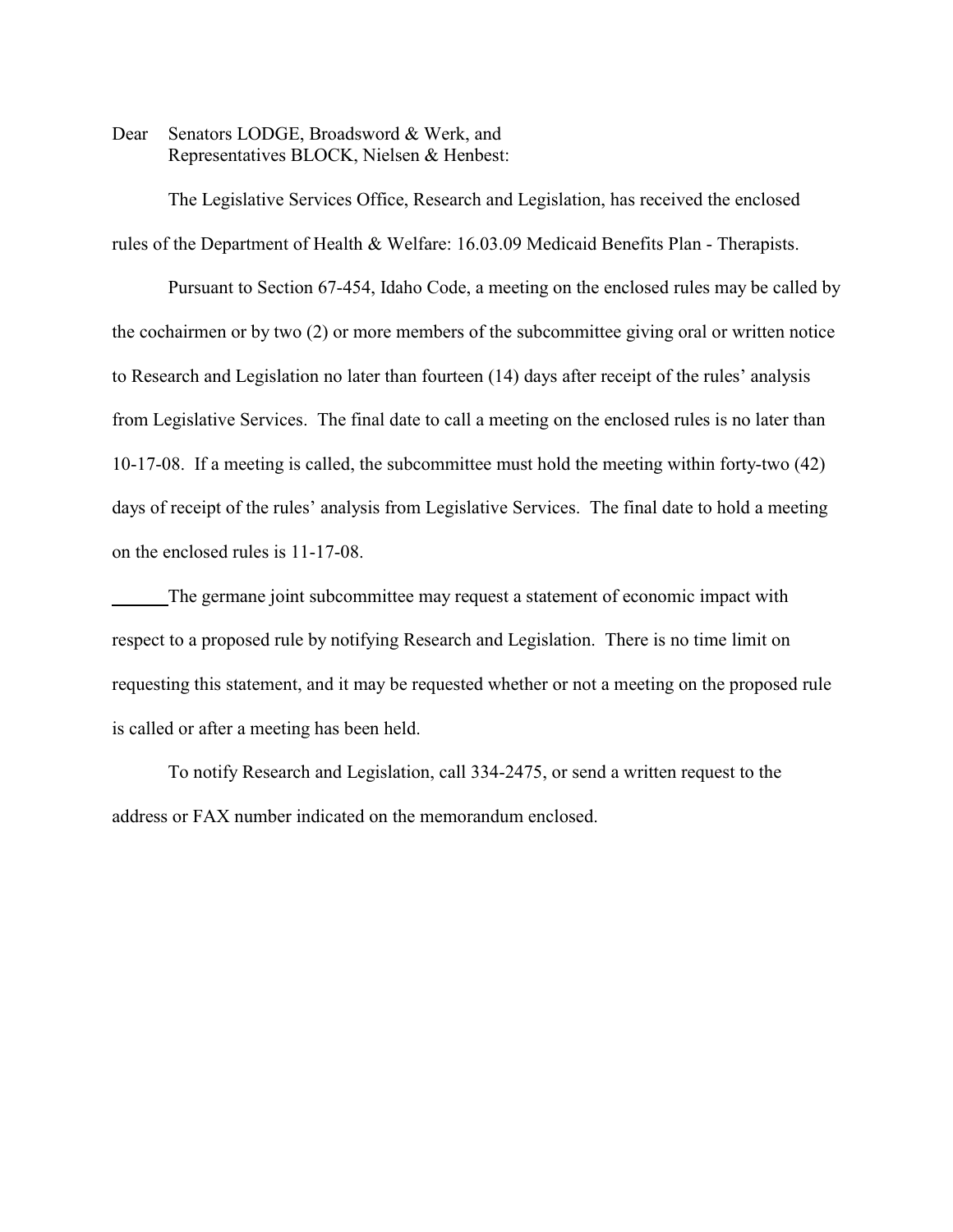# **MEMORANDUM**

| TO:             | Rules Review Subcommittee of the Senate Health & Welfare Committee and the<br>House Health & Welfare Committee            |
|-----------------|---------------------------------------------------------------------------------------------------------------------------|
| <b>FROM:</b>    | Research & Legislation Staff - Paige Alan Parker                                                                          |
| DATE:           | September 29, 2008                                                                                                        |
| <b>SUBJECT:</b> | Department of Health and Welfare - IDAPA 16.03.09 - Medicaid Basic Plan<br>Benefits (Docket No. 16-0309-0803) (Proposed)) |

By this Proposed and Temporary Rule docket, the Department of Health and Welfare amends IDAPA 16.03.09 (Docket No. 16-0309-0803)(hereinafter "proposed rule").

The Department states that since Medicare no longer certifies therapists who only work with children and does not certify speech-language pathologists at all, rule changes are required to clarify which providers of therapy services can be enrolled as independent Medicaid providers, under what circumstance Medicare certification is required and to reflect Medicare's decision to extend the required physician recertification period for a therapy services plan of care. The Department also states that the rule is being made to reform Medicaid's mental health program to help minimize duplication in service, eliminate overlapping components and contradictory requirements, better match benefits to needs and better ensure program resources are appropriately used and delivered.

According to the Department, the proposed rule is authorized pursuant to sections 56- 202(b), 56-203(g) and (I) and 56-250 through 56-257, Idaho Code. Section 56-202(b), Idaho Code, provides the Department with general and broad rulemaking authority. Section 56-203, Idaho Code, provides the Department with various powers, including to define persons entitled to medical assistance in such terms as will meet requirements for federal participation in medical assistance payments and to determine the amount, duration and scope of care and services to be purchased as medical assistance on behalf of needy eligible individuals. Sections 56-250 through 56-257, Idaho Code, are part of the Idaho Medicaid Simplification Act, adopted by the Legislature in 2006. Pursuant to section 56-253(8), Idaho Code, the Department's Director is given the authority to promulgate rules consistent with the Act.

According to the Department, no fee or charge is imposed by the proposed rule. The Department states that the incorporation of new evidenced-based benefits and best practices over the next three years will slow the expenditure growth of Medicaid-paid mental health service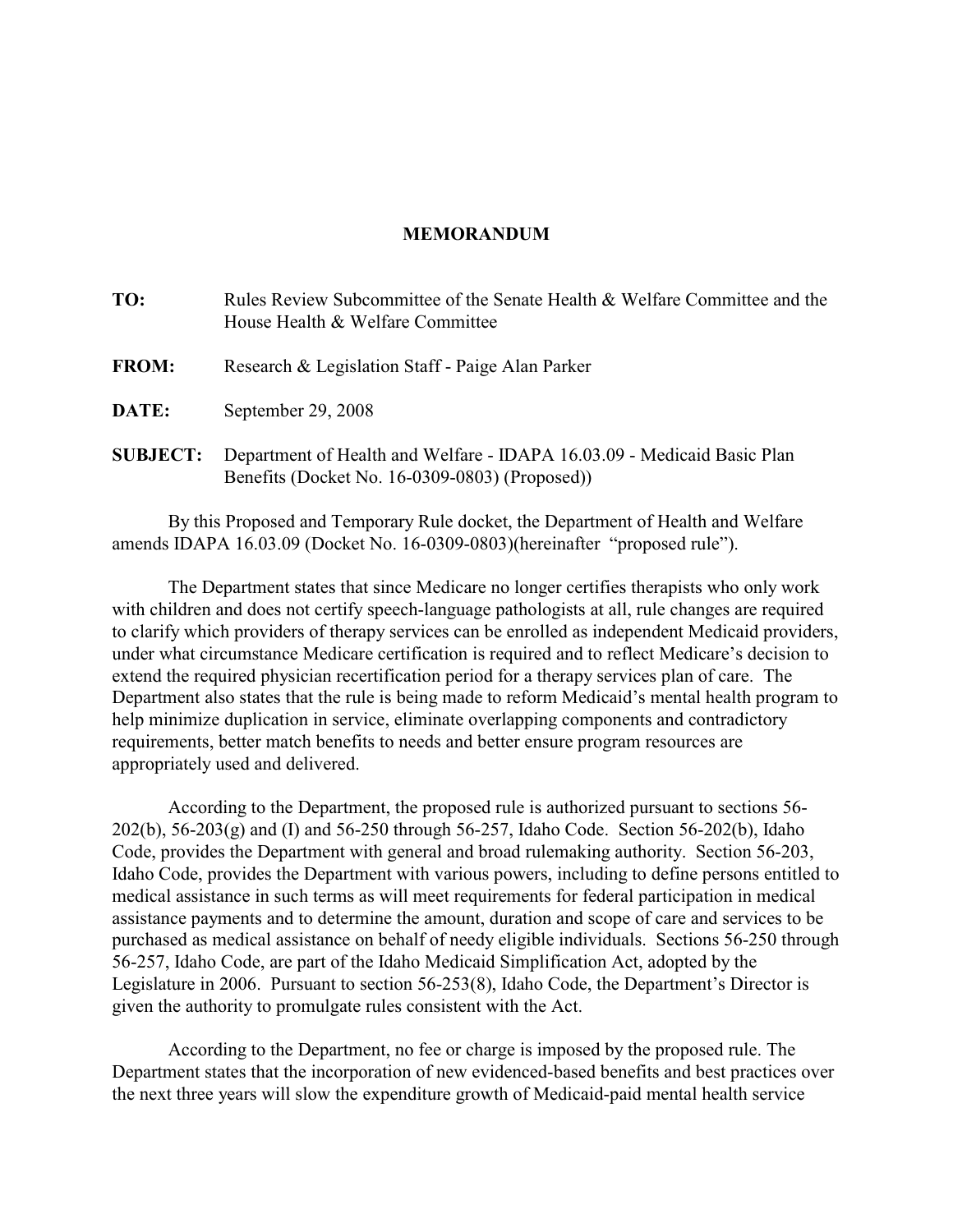while improving quality and maintaining access. The Department states that cost containment will be achieved by establishing clear assessment criteria and by reducing inappropriate utilization. The Department states that there is no anticipated fiscal impact related to the changes to rules associated with occupational therapy and speech-language pathology services.

According to the Department, negotiated rulemaking was not conducted but that stakeholder meetings were conducted that included the Mental Health Providers Association, National Alliance for the Mentally Ill, Office of Consumer Affairs and Technical Assistance, Idaho Federation of Families, Idaho Psychological Association, National Association of Social Workers, and various mental health services providers and participants. No meetings were held with regard to changes to therapy services because the professional associations whose members provide these services favor the proposed rule.

The Department states that public hearings will be held on Friday, October 10th in Pocatello, Wednesday, October  $15<sup>th</sup>$  in Coeur d'Alene, and Friday, October  $17<sup>th</sup>$  in Boise. All written comments must be delivered to the Department on or before October 22, 2008.

# **ANALYSIS**

Stylistic and housekeeping changes will not be discussed herein. Organizational changes will be discussed only when substantive.

The proposed rule provides a new definition for "collateral contact," as the "coordination of care communication that is initiated by a medical or qualified professional with members of a participant's interdisciplinary team or consultant to the interdisciplinary team." New to the definition is what "collateral contact" is to be used for: "coordinate care between professionals who are serving the participant," "relay medical results and explanations to members of the participant's interdisciplinary team," or "conduct an intermittent treatment plan review with the participant and his interdisciplinary team." Section 010.16.

Twelve new definitions are added to Mental Health Clinic Services - Definitions, section 707. Of these, only "serious emotional disturbance" is defined in statute at section 16-2403, Idaho Code, dealing with children's mental health services. The proposed rule's definition of "serious emotional disturbance" basically tracks the statute's definition, but modifies that definition by deleting the statement, "a disorder shall be considered to 'result in a serious disability' if it causes substantial impairment of functioning in family, school or community," and by adding "conduct disorder" and "development disorder" as conditions that, alone, do not constitute a serious emotional disturbance but that may co-exist with such a disturbance. Section 707.14. Defining terms in rule that are contrary to established statutory definitions should be discouraged.

Of the remaining definitions, "interdisciplinary team," "licensed practitioner of the healing arts," "psychotherapy," and "serious mental illness" are also defined in other rules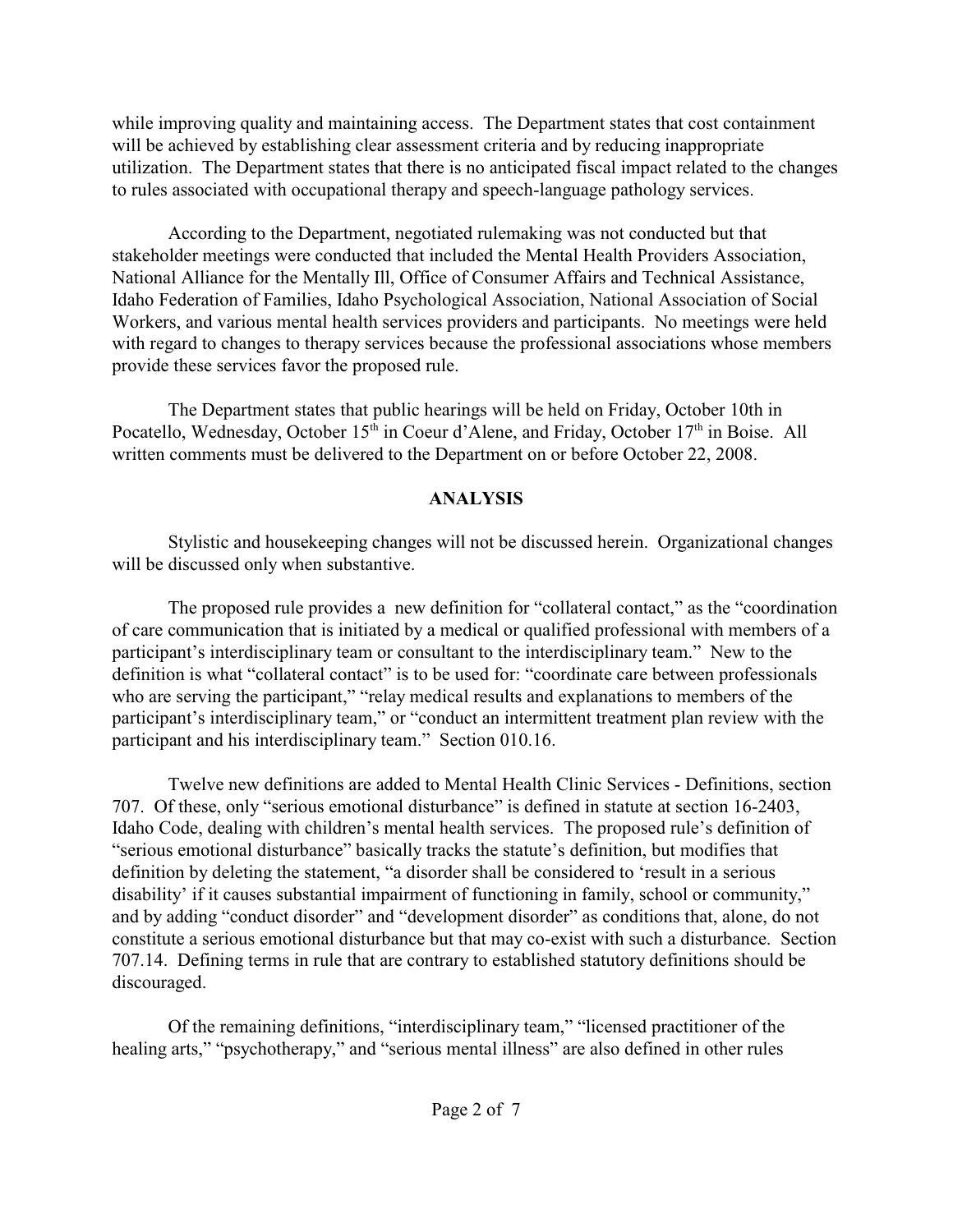promulgated by the Department or by another agency. None of these terms are identically defined. Varying definitions between rule chapters is not inherently confusing if the definition is operational to the specific chapter, but an effort toward consistency should be maintained.

The definition of "interdisciplinary team" in the proposed rule ("[g]roup that consists of two (2) or more individuals in addition to the participant, the participant's legal guardian, and the participant's natural supports, including professionals from several fields who combine their skills and resources to provide guidance and assistance in the creation of the participant's treatment plan") is more detailed than the definition in IDAPA 16.03.13.010.11, dealing with "Prior Authorization for Behavioral Health Services" ("the interdisciplinary team is a team of professionals, determined by the Department, that reviews requests for reconsideration"). Section 707.05.

To the list of "licensed practitioner of the healing arts"stated in IDAPA 16.06.12.010.13, "Rules Governing the Idaho Child Care Program (ICCP)" (licensed physician, physician assistant, nurse practitioner or clinical nurse specialist), the proposed rule adds the qualification that "[t]he nurse practitioner and clinical nurse specialist must have experience prescribing psychotropic medication." Section 707.06.

"Psychotherapy" is defined in IDAPA 24.14.01.010.03, "Rules of the State Board of Social Work Examiners," as "[t]reatment methods using a specialized, formal interaction between a Clinical Social Worker and an individual, couple, family, or group in which a therapeutic relationship is established, maintained, or sustained to understand unconscious processes, intrapersonal, interpersonal, and psychosocial dynamics, and the diagnosis and treatment of mental, emotional, and behavioral disorders, conditions, and addictions." In contrast, the proposed rule uses the abbreviated definition: "A method of treating and managing psychiatric disorders through the use of evidence-based psychotherapeutic modalities that focus on behavioral and cognitive aspects of a participant's abilities." Section 707.11.

The proposed rule states that its definition of "serious mental illness" is in accordance with the Federal Register, Volume 58, page 29422 (June 24, 1999). The date of this citation is in error and should be May 20, 1993. The proposed rule does not specifically list the disorders that are included within its definition, stating, instead, that the person "[c]urrently or at any time during the year, must have had a diagnosable mental, behavioral, or emotional disorder of sufficient duration to meet the diagnostic criteria specified in the DSM-IV-TR . . . ." Federal Register at Vol. 58, p. 29425, states that "[t]hese disorders include any mental disorder (including those of biological etiology) listed in DSM-III-R or their ICD-9-CM equivalent (and subsequent revisions), with the exception of DSM-III-R 'V' codes, substance use disorders and developmental disorders, which are excluded, unless then co-occur with another diagnosable serious mental illness." In contrast to IDAPA 16.07.33.010.16, "Adult Mental Health Services," specifically lists schizophrenia, paranoia and other psychotic disorders, bipolar disorders (mixed, manic and depressive), major depressive disorders (single episode or recurrent), schizoaffective disorders and obsessive-compulsive disorders. The proposed rule also lists the criteria required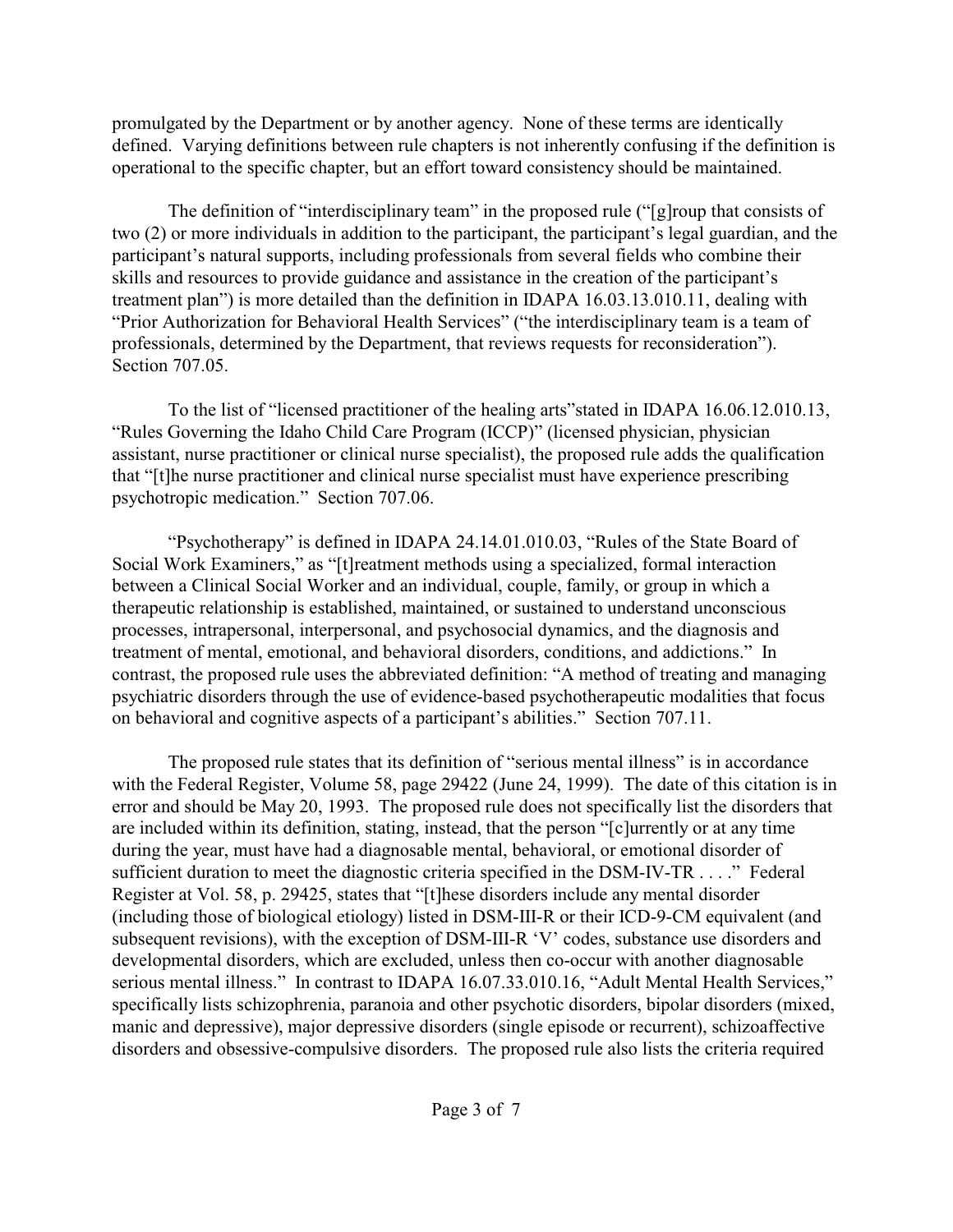to qualify as a "serious mental illness":

Must have a functional impairment which substantially interferes with or limits one (1) or more major life activities. Functional impairment is defined as difficulties that substantially interfere with or limit role functioning with an individual's basic daily living skills, instrumental living skills, and functioning in social, family, vocational or educational contexts. An adult who met the functional impairment criteria during the past year without the benefit of treatment or other support services is considered to have a serious mental illness.

# Section 707.15.

The other newly defined terms in the proposed rule are: "comprehensive diagnostic assessment," "functional assessment," "intake assessment," "objective," "recovery model," "restraints" and "treatment plan review." Many of these terms have been previously used in the Department's rule without definition. All appear to be context appropriate. Of interest, "restraints" includes not only "the use of physical, mechanical, or chemical interventions to modify participant behavior" but also "the use of seclusion to attempt to modify participant behavior." Section 707.13.

New mental health services participant eligibility requirements are mandated by the proposed rule. Eligibility must be established through described assessment services and include an intake assessment, a functional assessment and a comprehensive psychiatric diagnostic interview exam. Section 708. Additional requirements for establishing eligibility for mental health clinic services are a history and physical examination completed by the participant's primary care physician within the last 12 months immediately proceeding the initiation of these services (and annually thereafter), a referral to the mental health clinic by a Healthy Connections physician (if the participant belongs to the Healthy Connections program), and establishment that the requested services are therapeutically appropriate and can be provided by the clinic. Section 708.01 through .03.

The proposed rule establishes a six month timeframe for treatment plans. A prior authorization from the Department is required if the interdisciplinary team determines that the treatment plan should continue after six months. Sections 709. And 709.05. The proposed rule clarifies that the statement of overall goals are to be developed by the participant or his legal guardian and that the treatment plan must reflect those goals. In addition, the treatment plan must address the identified emotional, behavioral and skill training needs, must be specific to the type of interventions used and must specify the frequency and anticipated duration of therapeutic services. Section 709.02.a. The treatment plan must be signed by the participant and his legal guardian indicating their agreement with the identified service needs. Section 709.02.b.ii.

The intake assessment is the vehicle by which the participant's diagnosis is documented under the proposed rule. The treatment plan is a direct response to the intake and assessment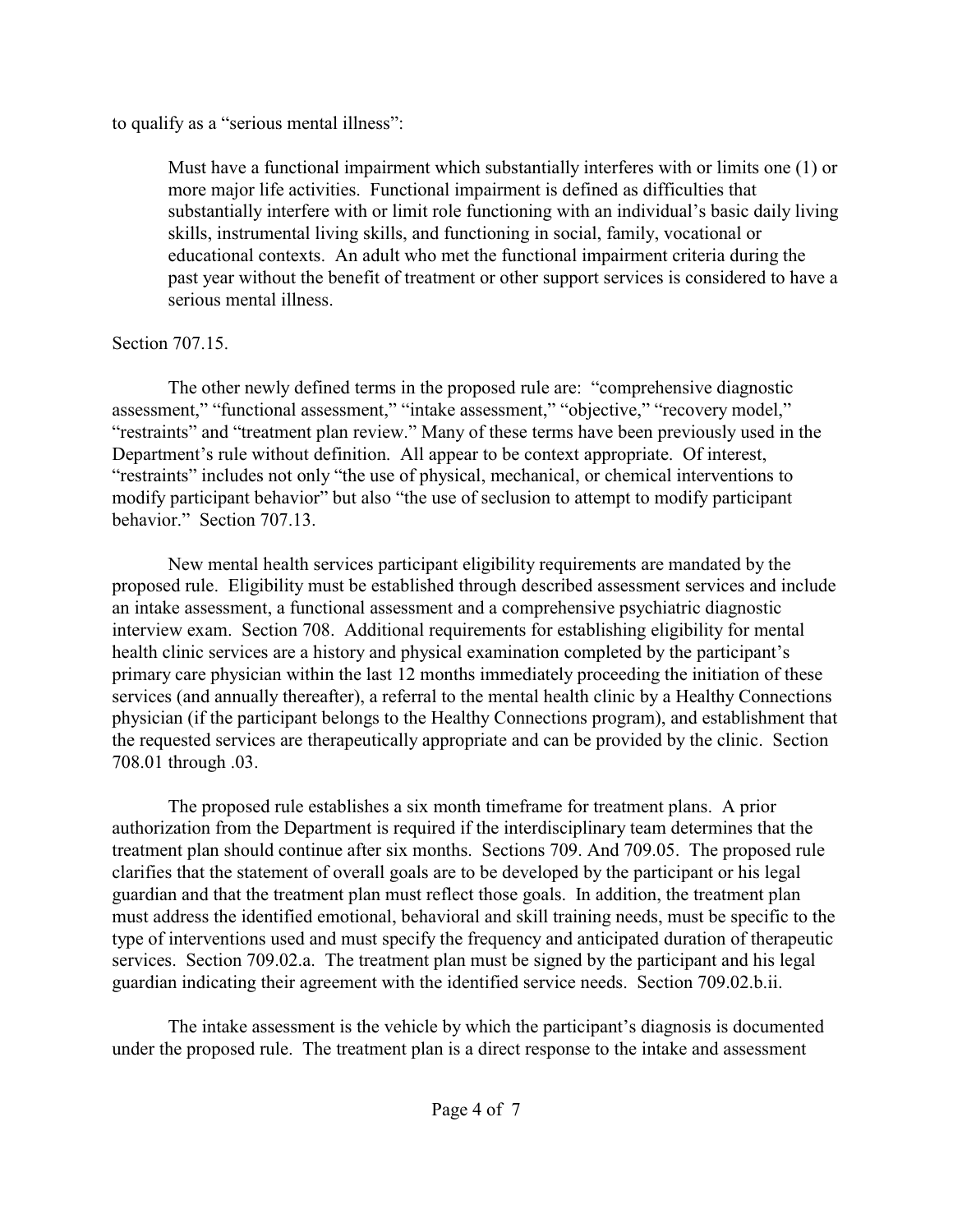process. Section 709.02.c. The issues for which treatment is being sought are prioritized in the treatment plan. Section 709.02.d. The treatment plan must: include tasks that are specific, timelimited activities and interventions designed to accomplish the recommended and agreed to objectives; specify the anticipated place of service, frequency of services, type of services and the person responsible to provide the service; and include discharge criteria and aftercare plans. Section 709.02.e and f.

Intermittent treatment plan reviews must be conducted when medically necessary and with the participant or his legal guardian at least every 120 days. The proposed rule clarifies that those participating in the review include the participant's legal guardian and interdisciplinary team. Section 709.03. Changes in the duration of services must be reviewed and signed by a physician. Section 709.04.

Under the proposed rule, an intake assessment is a reimbursable evaluation service. Sections 710.a.i and ii of the proposed rule describe who must perform the intake assessment and the contents of that assessment. In doing so, these sections paraphrase to a large extent the definition of "intake assessment" found at section 707.04. This duplication using similar, but not identical language is confusing.

The functional assessment is a reimbursable evaluation service when the comprehensive diagnostic evaluation indicates that the participant may benefit from rehabilitative skill training. Section 710.02.b. That section describes who must perform the functional assessment and the contents of the assessment that largely duplicates the definition of "functional assessment" found at section 707.03 and that may generate confusion since the language varies between these sections.

A comprehensive psychiatric diagnostic interview exam (formerly termed a "psychiatric diagnostic interview exam") delivered by qualified registered occupational therapists in conjunction with the development of an individualized treatment plan is no longer a reimbursable service under the proposed rule. Section 710.03.c.

The proposed rule clarifies that the focus of family psychotherapy includes methods to create changes for unhealthy patterns within the family structure as it relates to the participant. Section 710.05. The proposed rule also clarifies that emergency services provided to an eligible participant prior to intake and evaluation must be fully documented in the participant's medical record in order to be a reimbursable service. Section 710.06.a.

The proposed rule no longer requires collateral contact to "provide interpretation or explanation of results of psychiatric evaluations, medical examinations and procedures, other accumulated data to family or other responsible persons" in order to be a reimbursable service but does require that collateral contact be necessary to gather and exchange information with members of the participant's interdisciplinary team. Section 710.07.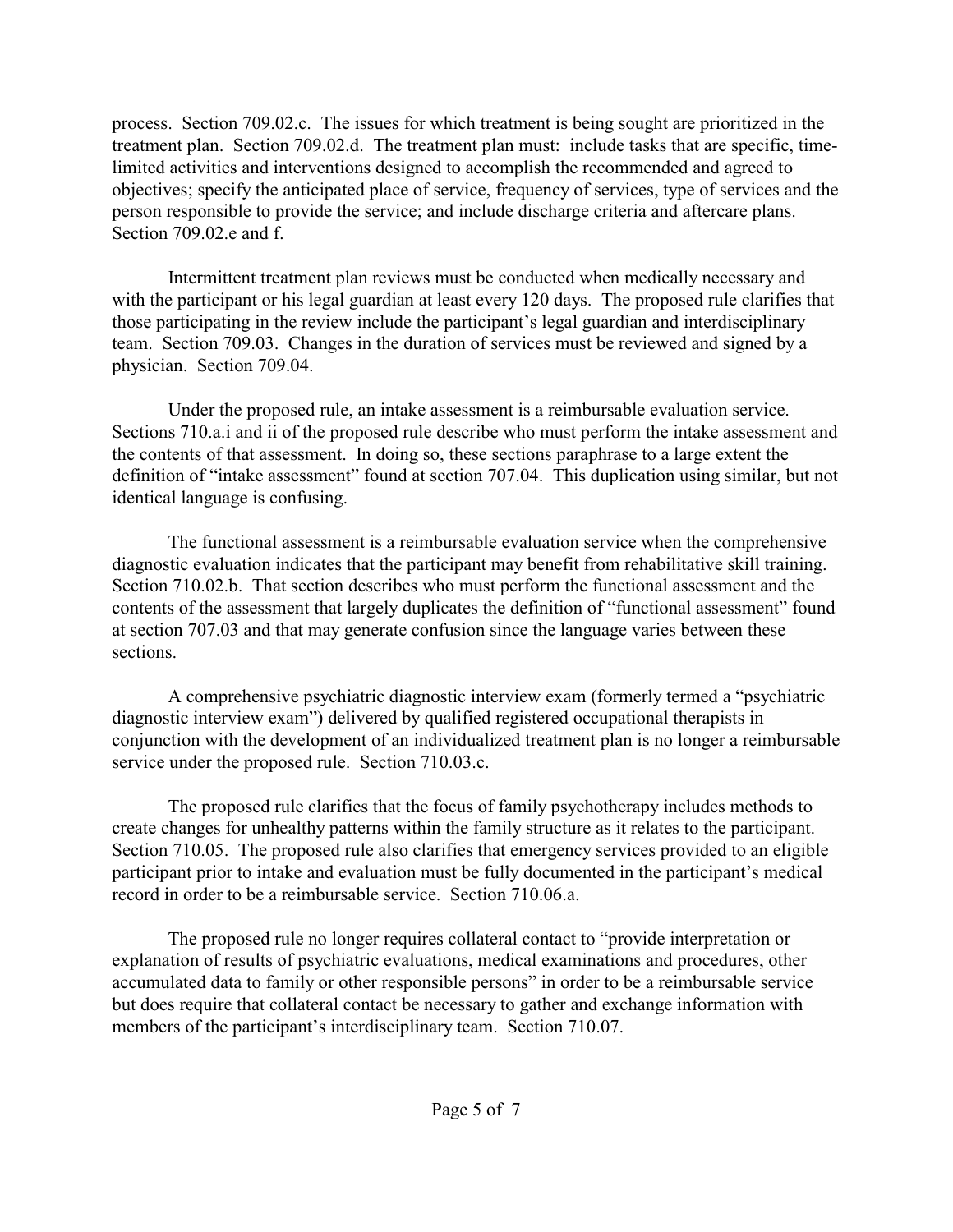Pharmacological management must be specified on the participant's individualized treatment plan and must include the frequency and duration of treatment in order to be a reimbursable service. Section 710.08. In order to be reimbursable, nursing services must be included as part of the participant's individualized treatment plan. Section 710.09.

Provider agencies must properly document a Healthy Connections referral in the participant's medical record. Section 714.01. The proposed rule specifies treatment staff-toparticipant ratios for group treatment: 1:1 for children under six years (no group work allowed); 1:6 for child age six to age 12 (group not to exceed 12 participants); and 1:10 for children over age 12 (group not to exceed 12 participants). Section 714.03.

The proposed rule provides that family participation requirements be observed when services are provided to children. For children under age six, the legal guardian must be present and available for consultation; for children age six to age 12, the legal guardian must be "actively involved" - not required to participate in the training session but present and available for consultation; and for children over age 12, the legal guardian may participate as appropriate, unless the interdisciplinary team recommends and documents that the legal guardian not be involved. Section 714.04.

Physician involvement is clarified by the proposed rule. Section 714.07. The physician must see the participant at least once annually; must review and sign the individualized treatment plan as an indicator that the services are medically necessary; and must sign all intermittent treatment plan reviews that represent substantial changes in the goals, objectives or services.

The proposed rule provides a detailed discussion on the use of restraints. Section 714.12. Restraints and seclusion must only be used when the participant's behavior poses a threat of physical harm to himself or others. (Note, "seclusion" is included within the definition of "restraints" at section 707.13). If an agency intends to use restraints to deal with maladaptive participant behavior, it must: incorporate the use into the participant's individualized treatment plan; develop and implement specified written policies and procedures; complete a specified incident report for each use; and have a qualified staff person develop a behavior modification plan following the use of restraints which must be approved by the interdisciplinary team. The proposed rule specifies that restraints cannot be used for punishment, staff convenience or the lack of staff's ability to manage the participant's behavior and that aversive techniques or interventions are not allowed under any circumstances.

The proposed rule clarifies that clinic facilities must successfully pass the annual inspection by the local fire authority. Section 714.15.d.i.

The proposed rule adds "licensed associate marriage and family therapist" to the list of individuals authorized to deliver treatment services to Medicaid participants and deletes a "registered occupational therapist" from that list. Section 715.01. Added to the list of qualified staff persons who may develop an individualized treatment plan is a "licensed associate marriage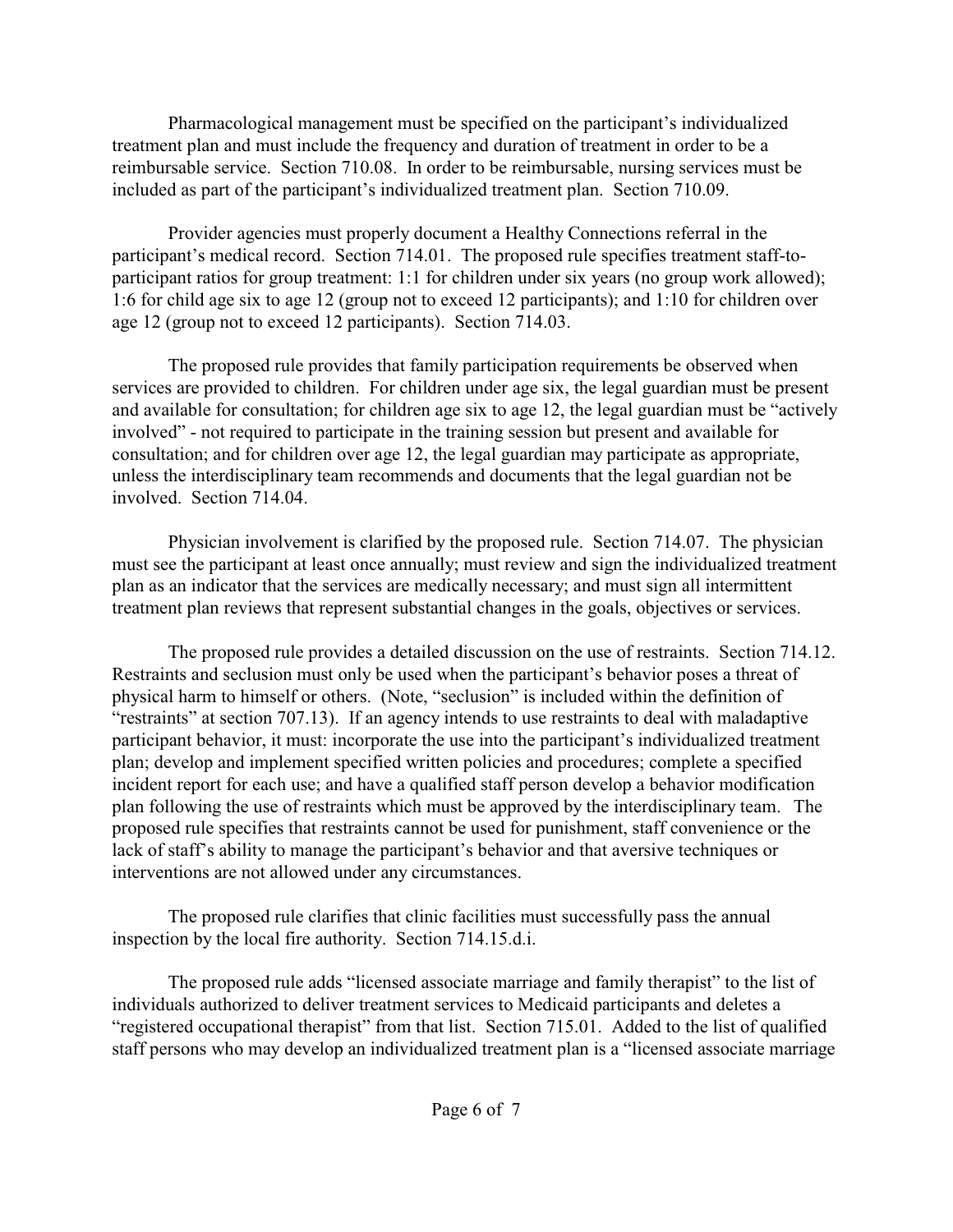and family therapist. Deleted from that list is a "licensed social worker." Section 715.03. A "licensed associate marriage and family therapist" must be supervised as described in IDAPA 25.15.01, "Rules of the Idaho Licensing Board of Professional Counselors and Marriage and Family Therapists," to provided psychotherapy. Section 715.05.j.

The proposed rule changes the frequency in which extended therapy services must be reordered (subject to exceptions) from 30 days to 90 days. Section 733.01.a.

The proposed rule clarifies that therapists must be licensed by the appropriate state licensing board in order to be reimbursed on a fee-for-service basis. Exceptions to the Medicare certification requirement are provider types that Medicare does not certify, such as speechlanguage pathologists, and providers that only treat pediatric participants and do not expect to treat Medicare participants. The proposed rule further clarifies that only those independent providers who have been enrolled as Medicaid providers can bill the Department directly for their services. Section 735.

# **SUMMARY**

Except as discussed above, the Department's proposed rule appears to be authorized under sections 56-202(b), 56-203 and 56-253(8), Idaho Code.

cc: Pat Guidry, Department of Health and Welfare Tamara Prisock, Department of Health and Welfare, Administrative Procedures Section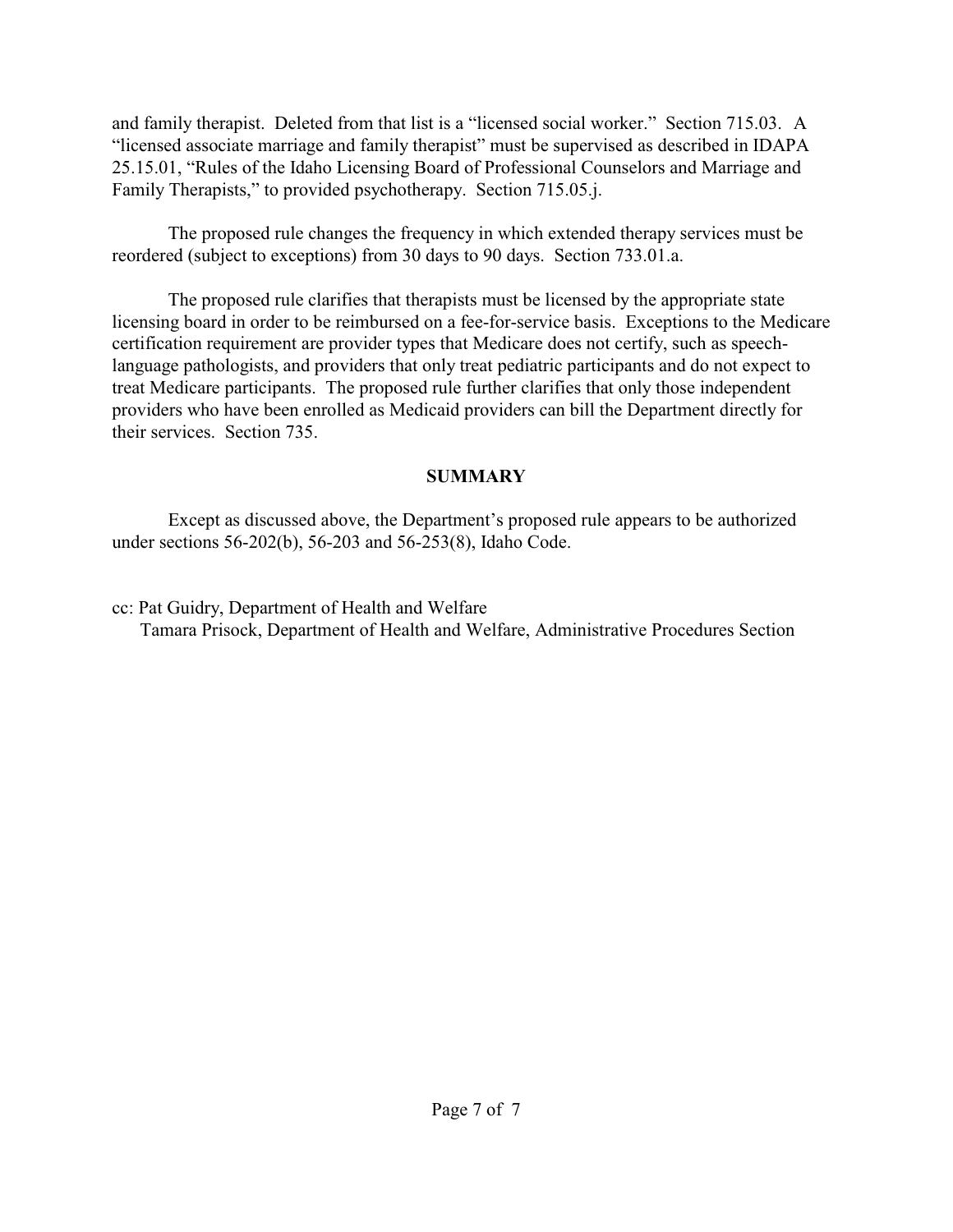# **IDAPA 16 - DEPARTMENT OF HEALTH AND WELFARE**

# **16.03.09 - MEDICAID BASIC PLAN BENEFITS**

#### **DOCKET NO. 16-0309-0803**

# **NOTICE OF RULEMAKING - PROPOSED RULE**

**AUTHORITY:** In compliance with Section 67-5221(1), Idaho Code, notice is hereby given that this agency has initiated proposed rulemaking procedures. The action is authorized pursuant to Sections 56-202(b), 56-203(g), 56- 203(i), 56-250 through 56-257, Idaho Code.

**PUBLIC HEARING SCHEDULE:** Public hearings concerning this rulemaking will be held as follows:

| <b>FRIDAY</b>           | WEDNESDAY                    | <b>FRIDAY</b>                  |
|-------------------------|------------------------------|--------------------------------|
| <b>OCTOBER 10, 2008</b> | <b>OCTOBER 15, 2008</b>      | <b>OCTOBER 17, 2008</b>        |
| $1:00$ pm MDT           | $1:00$ pm PDT                | 9:00 am MDT                    |
| H & W Region VI Office  | H & W Region I Office        | <b>Medicaid Central Office</b> |
| <b>Room 210</b>         | <b>Large Conference Room</b> | <b>Conference Room D&amp;E</b> |
| 421 Memorial Dr.        | 1120 Ironwood Drive          | 3232 Elder Street              |
| Pocatello, ID           | Coeur d'Alene, ID            | <b>Boise, ID</b>               |

The hearing site(s) will be accessible to persons with disabilities. Requests for accommodation must be made not later than five (5) days prior to the hearing, to the agency address below.

**DESCRIPTIVE SUMMARY:** The following is a nontechnical explanation of the substance and purpose of the proposed rulemaking:

In the 2008 legislature, a rule change was approved in this chapter that allows Medicaid to enroll occupational therapists and speech-language pathologists as independent Medicaid providers. Current rules allow physical therapists, occupational therapists, and speech-language pathologists to be independent Medicaid providers, but they must first obtain Medicare certification. Medicare no longer certifies therapists who only work with children, and they do not certify speech-language pathologists at all. Rule changes are being made to further clarify which providers of therapy services can be enrolled and reimbursed as Medicaid providers, and under what circumstances Medicare certification is required. Rule changes were also made to reflect Medicare's decision to extend the required physician recertification period for a therapy services plan of care.

Rules changes are also being made to reform Medicaid's mental health program to: (1) help minimize duplication of mental health services, (2) eliminate overlapping components and contradictory requirements, (3) better match mental health benefits to participant's needs, and (4) better ensure that mental health program resources are appropriately used and services are delivered by qualified providers.

**FEE SUMMARY:** The following is a specific description of the fee or charge imposed or increased: NA

**FISCAL IMPACT:** The following is a specific description, if applicable, of any fiscal impact on the state general fund greater than ten thousand dollars (\$10,000) during the fiscal year:

These rule changes reflect year one of a three-year planning process to incorporate new evidenced-based benefits and best practices. Also included are changes which improve the management of existing benefits, incorporating standards and applying appropriate limits. As rules are further defined, costs and cost-containment details will be identified. The overall impact is anticipated to slow the expenditure growth of Medicaid-paid mental health services while improving quality and maintaining access. Cost containment will be achieved by establishing clear assessment criteria and reducing inappropriate utilization. There is no anticipated fiscal impact related to the changes to rules associated with occupational therapy and speech language pathology services.

**NEGOTIATED RULEMAKING**: Pursuant to 67-5220(2), Idaho Code, negotiated rulemaking was not conducted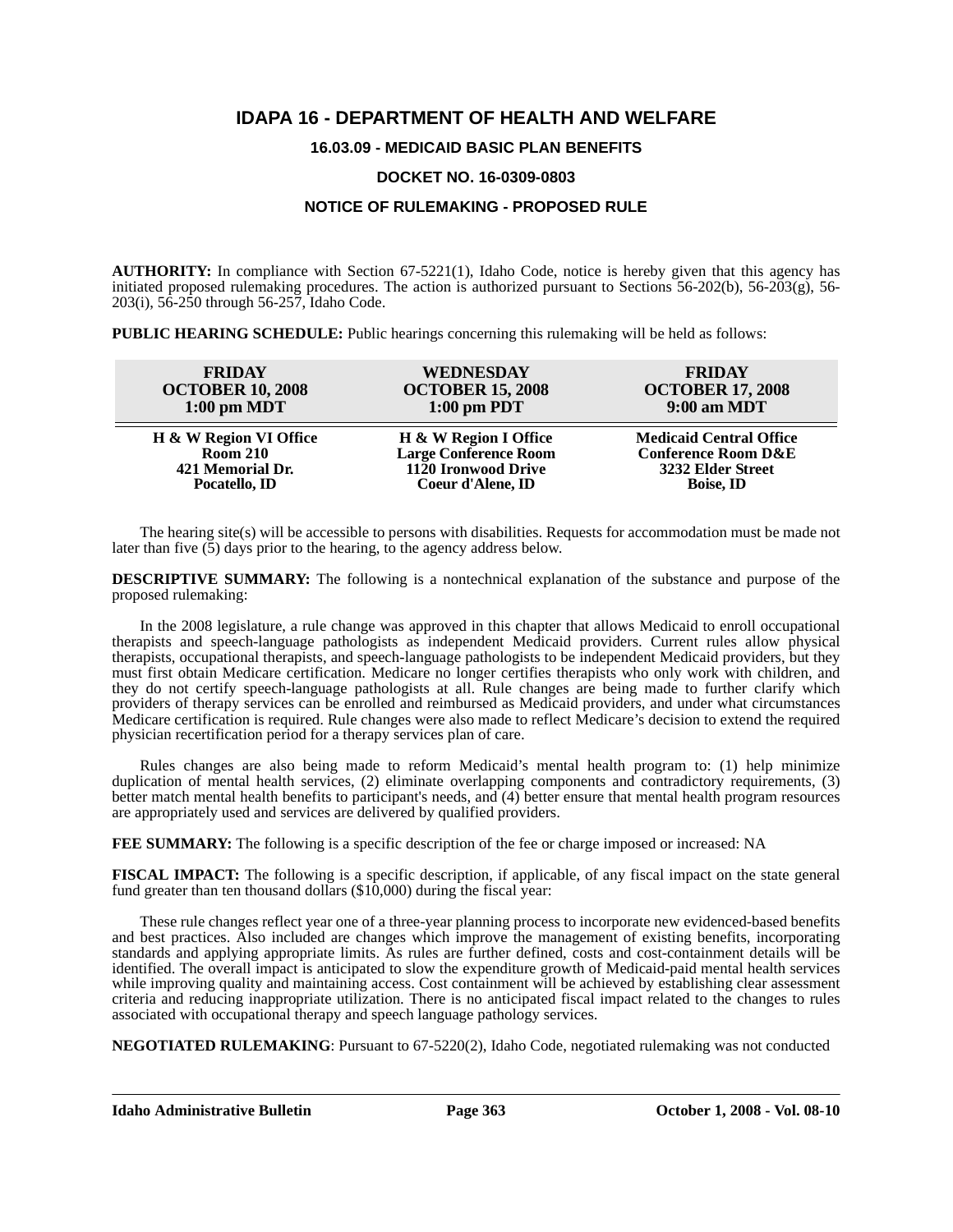However, the Department conducted stakeholder meetings that included the Mental Health Providers Association, National Alliance for the Mentally Ill, Office of Consumer Affairs and Technical Assistance, Idaho Federation of Families, Idaho Psychological Association, National Association of Social Workers, and various participants receiving mental health services and providers of mental health services. The Department did not hold meetings regarding the changes to therapy services because the professional associations whose members provide these services are in favor of the clarifications found in this rulemaking.

**ASSISTANCE ON TECHNICAL QUESTIONS, SUBMISSION OF WRITTEN COMMENTS:** For assistance on technical questions concerning the proposed rule, contact Pat Guidry at (208) 364-1813*.*

Anyone may submit written comments regarding this proposed rulemaking. All written comments must be directed to the undersigned and must be delivered on or before Wednesday, October 22, 2008.

DATED this 5th day of August, 2008.

Tamara Prisock DHW - Administrative Procedures Section 450 W. State - 10th Floor P.O. Box 83720 Boise, ID 83720-0036 (208) 334-5564 phone (208) 334-6558 fax <dhwrules@dhw.idaho.gov>

# **THE FOLLOWING IS THE TEXT OF DOCKET NO. 16-0309-0803**

#### **010. DEFINITIONS -- A THROUGH H.**

| For the purposes of these rules, the following terms are used as defined below: | $(3-30-07)$ |
|---------------------------------------------------------------------------------|-------------|
|---------------------------------------------------------------------------------|-------------|

**01. AABD**. Aid to the Aged, Blind, and Disabled. (3-30-07)

**02. Abortion**. The medical procedure necessary for the termination of pregnancy endangering the life of the woman, or the result of rape or incest, or determined to be medically necessary in order to save the health of the woman. (3-30-07)

**03. Amortization**. The systematic recognition of the declining utility value of certain assets, usually ed by the organization or intangible in nature. (3-30-07) not owned by the organization or intangible in nature.

**04. Ambulatory Surgical Center (ASC)**. Any distinct entity that operates exclusively for the purpose of providing surgical services to patients not requiring hospitalization, and which is certified by the U.S. Department of Health and Human Services as an ASC.

**05. Audit**. An examination of provider records on the basis of which an opinion is expressed representing the compliance of a provider's financial statements and records with Medicaid law, regulations, and rules. (3-30-07) rules. (3-30-07)

**06.** Auditor. The individual or entity designated by the Department to conduct the audit of a provider's (3-30-07) records.  $(3-30-07)$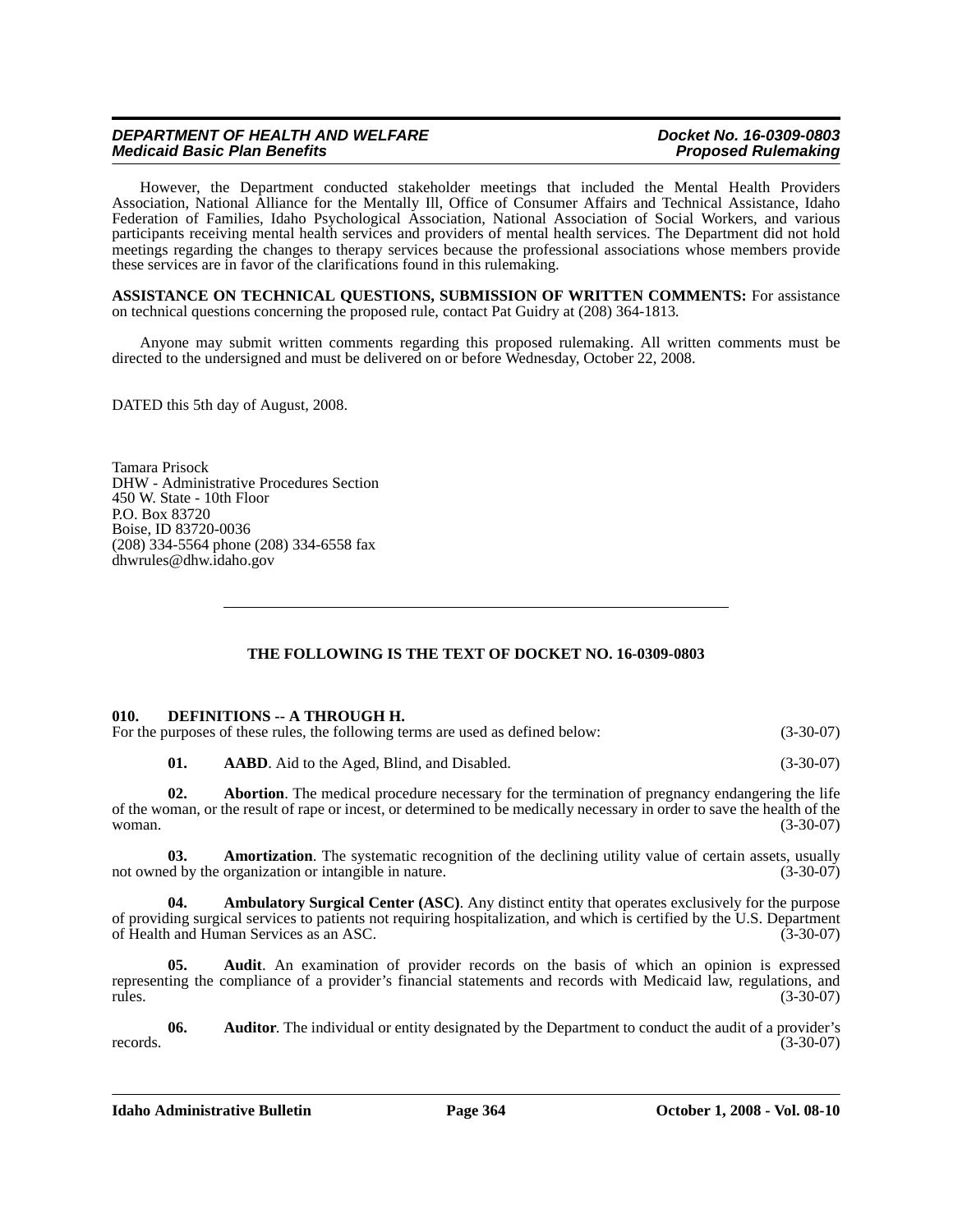### **07. Audit Reports**. (3-30-07)

**a.** Draft Audit Report. A preliminary report of the audit finding sent to the provider for the provider's review and comments. (3-30-07)

**b.** Final Audit Report. A final written report containing the results, findings, and recommendations, if the audit of the provider, as approved by the Department. (3-30-07) any, from the audit of the provider, as approved by the Department.

**c.** Interim Final Audit Report. A written report containing the results, findings, and recommendations, if any, from the audit of the provider, sent to the Department by the auditor. (3-30-07)

**08.** Bad Debts. Amounts due to provider as a result of services rendered, but which are considered uncollectible. (3-30-07) uncollectible. (3-30-07)

**09. Basic Plan**. The medical assistance benefits included under this chapter of rules. (3-30-07)

**10. Buy-In Coverage**. The amount the State pays for Part B of Title XVIII of the Social Security Act f of the participant. (3-30-07) on behalf of the participant.

**11. Certified Registered Nurse Anesthetist (CRNA)**. A Registered Nurse qualified by advanced training in an accredited program in the specialty of nurse anesthesia to manage the care of the patient during the administration of anesthesia in selected surgical situations. (3-30-07) administration of anesthesia in selected surgical situations.

**12. Claim**. An itemized bill for services rendered to one (1) participant by a provider and submitted to the Department for payment. (3-30-07)

**13. CFR**. Code of Federal Regulations. (3-30-07)

**14. Clinical Nurse Specialist**. A licensed professional nurse who meets all the applicable requirements to practice as clinical nurse specialist under Title 54, Chapter 14, Idaho Code, and IDAPA 23.01.01, "Rules of the Idaho Board of Nursing." (3-30-07) Idaho Board of Nursing."

| 15. | <b>CMS.</b> Centers for Medicare and Medicaid Services. | $(3-30-07)$ |
|-----|---------------------------------------------------------|-------------|
|-----|---------------------------------------------------------|-------------|

**16. Collateral Contact**. *Contact made with a parent, guardian, or other individual having a primary relationship to the patient by an appropriately qualified treatment professional. The contact must be ordered by a physician, contained in the treatment plan, directed at the medical treatment of the patient, and documented in the progress notes or continuous service record.* Coordination of care communication that is initiated by a medical or qualified professional with members of a participant's interdisciplinary team or consultant to the interdisciplinary team. This service must appear on the treatment plan and must be documented in the progress notes of the participant's medical record. Collateral contact is used to: *(3-30-07)*( *(3-30-07)*(

**a.** Coordinate care between professionals who are serving the participant;

**b.** Relay medical results and explanations to members of the participant's interdisciplinary team; or  $($  )

**c.** Conduct an intermittent treatment plan review with the participant and his interdisciplinary team.

 $($  )

**17. Co-Payment**. The amount a participant is required to pay to the provider for specified services. (3-30-07)

**18.** Cost Report. A fiscal year report of provider costs required by the Medicare program and any ental schedules required by the Department. (3-30-07) supplemental schedules required by the Department.

**19. Customary Charges**. Customary charges are the rates charged to Medicare participants and to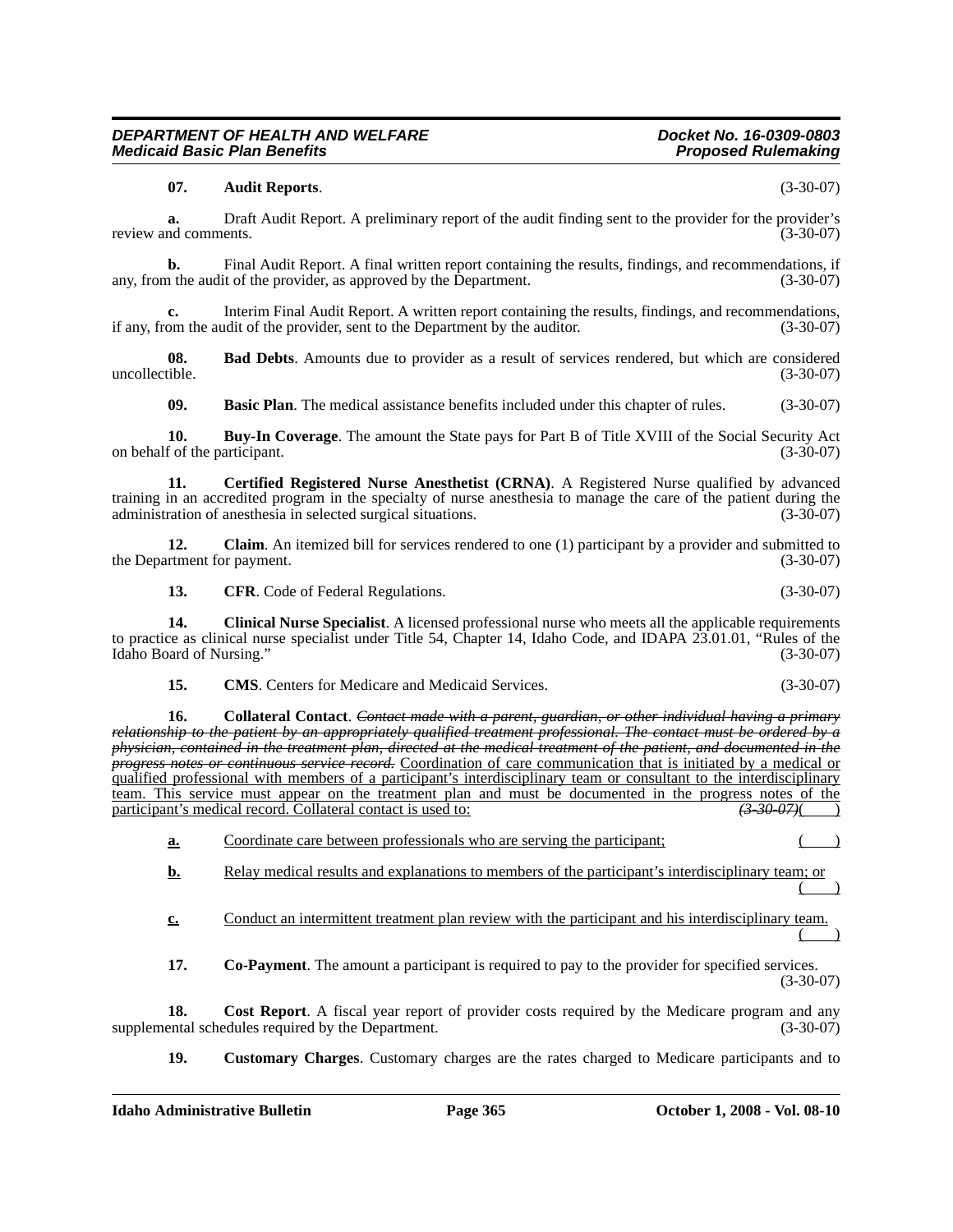patients liable for such charges, as reflected in the facility's records. Those charges are adjusted downward, when the provider does not impose such charges on most patients liable for payment on a charge basis or, when the provider fails to make reasonable collection efforts. The reasonable effort to collect such charges is the same effort necessary for Medicare reimbursement as is needed for unrecovered costs attributable to certain bad debt as described in Chapter 3, Sections 310 and 312, PRM. (3-30-07)

**20. Department**. The Idaho Department of Health and Welfare or a person authorized to act on behalf of the Department.

**21. Director**. The Director of the Idaho Department of Health and Welfare or his designee. (3-30-07)

**22. Dual Eligibles**. Medicaid participants who are also eligible for Medicare. (3-30-07)

**23. Durable Medical Equipment (DME)**. Equipment other than prosthetics or orthotics that can withstand repeated use by one (1) or more individuals, is primarily and customarily used to serve a medical purpose, is generally not useful to a person in the absence of an illness or injury, is appropriate for use in the home, and is reasonable and necessary for the treatment of an illness or injury for a *medical assistance* Medicaid participant.

*(3-30-07)*( )

**24. Emergency Medical Condition**. A medical condition manifesting itself by acute symptoms of sufficient severity, including severe pain, that a prudent layperson, who possesses an average knowledge of health and medicine, could reasonably expect the absence of immediate medical attention to result in the following:

 $(3 - 30 - 07)$ 

**a.** Placing the health of the individual, or, with respect to a pregnant woman, the health of the woman n child, in serious ieopardy. (3-30-07) or unborn child, in serious jeopardy.

| b. | Serious impairment to bodily functions. | $(3-30-07)$ |
|----|-----------------------------------------|-------------|
|    |                                         |             |

**c.** Serious dysfunction of any bodily organ or part. (3-30-07)

**25. EPSDT**. Early and Periodic Screening, Diagnosis, and Treatment. (3-30-07)

**26. Facility**. Facility refers to a hospital, nursing facility, or intermediate care facility for persons with etardation. (3-30-07) mental retardation.

**27. Federally Qualified Health Center (FQHC)**. An entity that meets the requirements of 42 U.S.C Section 1395x(aa)(4). The FQHC may be located in either a rural or urban area designated as a shortage area or in an area that has a medically underserved population. (3-30-07)

**28. Fiscal Year**. An accounting period that consists of twelve (12) consecutive months. (3-30-07)

**29. Forced Sale**. A forced sale is a sale required by a bankruptcy, foreclosure, the provisions of a will or estate settlement pursuant to the death of an owner, physical or mental incapacity of an owner which requires ownership transfer to an existing partner or partners, or a sale required by the ruling of a federal agency or by a court order. (3-30-07)

**30. Healthy Connections**. The primary care case management model of managed care under Idaho<br>(3-30-07) Medicaid. (3-30-07)

**31. Home Health Services**. Services ordered by a physician and performed by a licensed nurse, registered physical therapist, or home health aide as defined in IDAPA 16.03.07, "Rules for Home Health Agencies." (3-30-07)

- **32. Hospital**. A hospital as defined in Section 39-1301, Idaho Code. (3-30-07)
- **33. Hospital-Based Facility**. A nursing facility that is owned, managed, or operated by, or is otherwise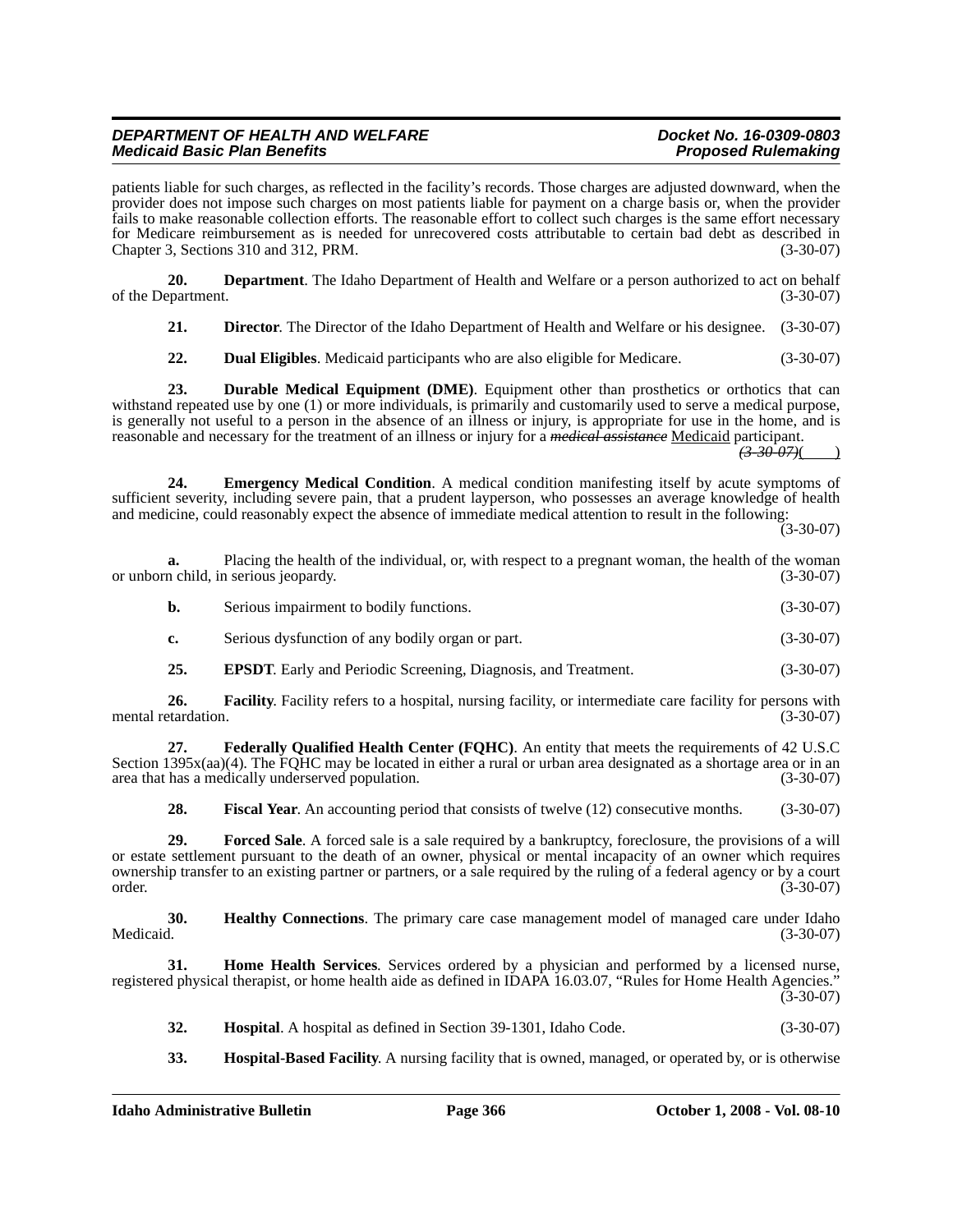a part of a licensed hospital. (3-30-07)

# *(BREAK IN CONTINUITY OF SECTIONS)*

# **707. MENTAL HEALTH CLINIC SERVICES - DEFINITIONS.**

**01. Adult**. An adult is an individual who is eighteen (18) years of age or older for the purposes of lealth Clinic and other outpatient mental health services. (3-30-07) Mental Health Clinic and other outpatient mental health services.

**02. Comprehensive Diagnostic Assessment**. A thorough assessment of the participant's current condition and complete medical and psychiatric history. The comprehensive diagnostic assessment must incorporate information typically gathered in an intake assessment process if an intake assessment has not been completed by the provider agency conducting the comprehensive diagnostic assessment. The comprehensive diagnostic assessment must include:

**a.** A current mental status examination;

**b.** A description of the participant's readiness and motivation to engage in treatment, participate in the development of his treatment plan and adhere to his treatment plan; and

**c.** The five (5) axes diagnoses under DSM-IV-TR with recommendations for level of care, intensity, and expected duration of treatment services.

**03. Functional Assessment**. In rehabilitative mental health, this assessment is used to provide supplemental information to the comprehensive diagnostic assessment and provides information on the current or required capabilities needed by a participant to maintain himself in his chosen environment. It is a description and evaluation of the participant's practical ability to complete tasks that support activities of daily living, family life, life in the community, and promote independence. This assessment assists participants to better understand what skills they need to achieve their rehabilitation goals.

**Intake Assessment**. An initial assessment of the participant that is conducted by an agency staff person who has been trained to perform mental status examinations and solicit sensitive health information for the purpose of identifying service needs prior to developing an individualized treatment plan. The intake assessment must contain a description of the reason(s) the participant is seeking services and a description of the participant's current symptoms, present life circumstances across all environments, recent events, resources, and barriers to mental health treatment. If this is the initial screening process then it must be used to determine whether mental health services are a medical necessity for the participant.

**05. Interdisciplinary Team**. Group that consists of two (2) or more individuals in addition to the participant, the participant's legal guardian, and the participant's natural supports, including professionals from several fields who combine their skills and resources to provide guidance and assistance in the creation of the participant's treatment plan.

**06. Licensed Practitioner of the Healing Arts**. A licensed physician, physician assistant, nurse practitioner, or clinical nurse specialist. The nurse practitioner and clinical nurse specialist must have experience prescribing psychotropic medication.

**0***2***7. Mental Health Clinic**. A mental health clinic, also referred to as "agency," must be a proprietorship, partnership, corporation, or other entity, in a distinct location, employing at least two (2) staff qualified to deliver clinic services under this rule and operating under the direction of a physician. (3qualified to deliver clinic services under this rule and operating under the direction of a physician. (3-30-07)

**08. Objective**. A milestone toward meeting the goal that is concrete, measurable, time-limited, and identifies specific behavior changes.

**Idaho Administrative Bulletin Page 367 October 1, 2008 - Vol. 08-10**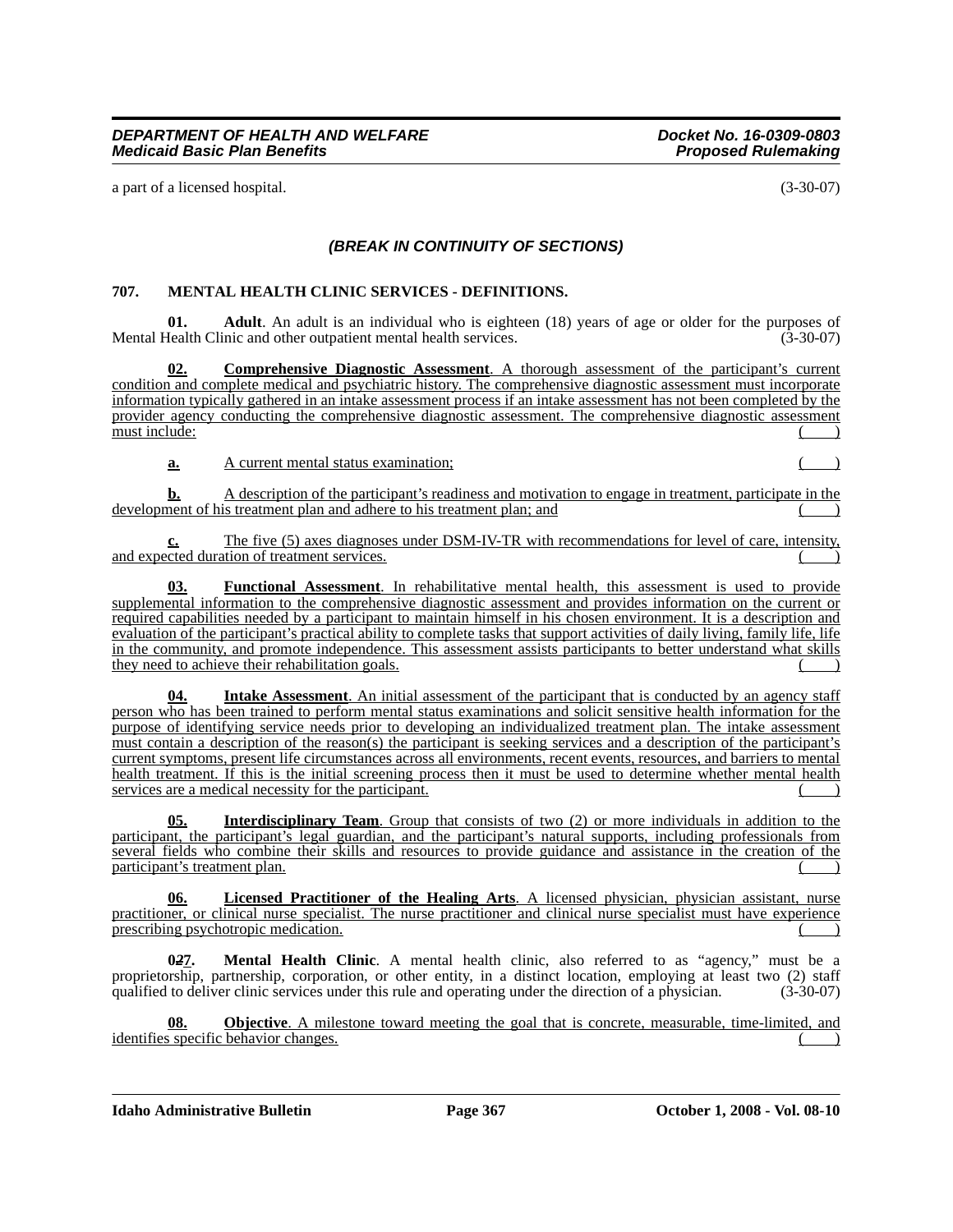**0***3***9. Psychiatric Nurse, Licensed Master's Level**. A certified psychiatric nurse, Clinical Nurse Specialist or Psychiatric Nurse Practitioner, must be licensed in accordance with Title 54, Chapter 14, Idaho Code, or certified by a recognized national certification organization, and have a minimum of a master's degree. certified by a recognized national certification organization, and have a minimum of a master's degree.

*04***10. Psychological Testing**. Psychological testing refers to any measurement procedure for assessing psychological characteristics in which a sample of an examinee's behavior is obtained and subsequently evaluated and scored using a standardized process. This does not refer to assessments that are otherwise conducted by a professional within the scope of his license for the purposes of determining a participant's mental status, diagnoses or functional impairments. (3-30-07)

**11. Psychotherapy**. A method of treating and managing psychiatric disorders through the use of evidenced-based psychotherapeutic modalities that focus on behavioral and cognitive aspects of a participant's abilities. abilities. ( )

**12. Recovery Model**. An evidence-based treatment model that supports healing and transformation, enabling a participant with a mental health problem to live a meaningful life in a community of his choice while striving to achieve his full potential. It includes services for participants to build their skills to promote and manage their overall wellness.

**13. Restraints**. Restraints include the use of physical, mechanical, or chemical interventions to modify participant behavior. It also includes the use of seclusion to attempt to modify participant behavior.

**14. Serious Emotional Disturbance (SED)**. In accordance with the Children's Mental Health Services Act, Section 16-2403, Idaho Code, SED is:

**a.** An emotional or behavioral disorder, according to the DSM-IV-TR which results in a serious disability; and

**b.** Requires sustained treatment interventions; and

**c.** Causes the child's functioning to be impaired in thought, perception, affect, or behavior.

**d.** A substance abuse disorder, or conduct disorder, or developmental disorder, alone, does not constitute a serious emotional disturbance, although one (1) or more of these conditions may co-exist with serious emotional disturbance.

**15. Serious Mental Illness (SMI)**. In accordance with Volume 58 of the Federal Register, 29422-02, June 24,  $\overline{1999}$ , a person with SMI:

Currently or at any time during the year, must have had a diagnosable mental, behavioral, or emotional disorder of sufficient duration to meet the diagnostic criteria specified in the DSM-IV-TR; and

**b.** Must have a functional impairment which substantially interferes with or limits one (1) or more major life activities. Functional impairment is defined as difficulties that substantially interfere with or limit role functioning with an individual's basic daily living skills, instrumental living skills, and functioning in social, family, vocational or educational contexts. An adult who met the functional impairment criteria during the past year without the benefit of treatment or other support services is considered to have a serious mental illness. ( )

**05<sup>16</sup>.** Social History. A social history contains a description of the reason(s) the participant is seeking services, a description of his current symptoms, present life circumstances, recent events, his resources, and barriers to mental health treatment. (3-30-07)

**17. Treatment Plan Review**. The practice of holding a meeting among members of a participant's interdisciplinary team that is focused on evaluating the programs, progress, and future plans of a participant while providing feedback and suggestions intended to help team members and the participant to accomplish the participant's goals as identified on the participant's treatment plan.

**Idaho Administrative Bulletin Page 368 October 1, 2008 - Vol. 08-10**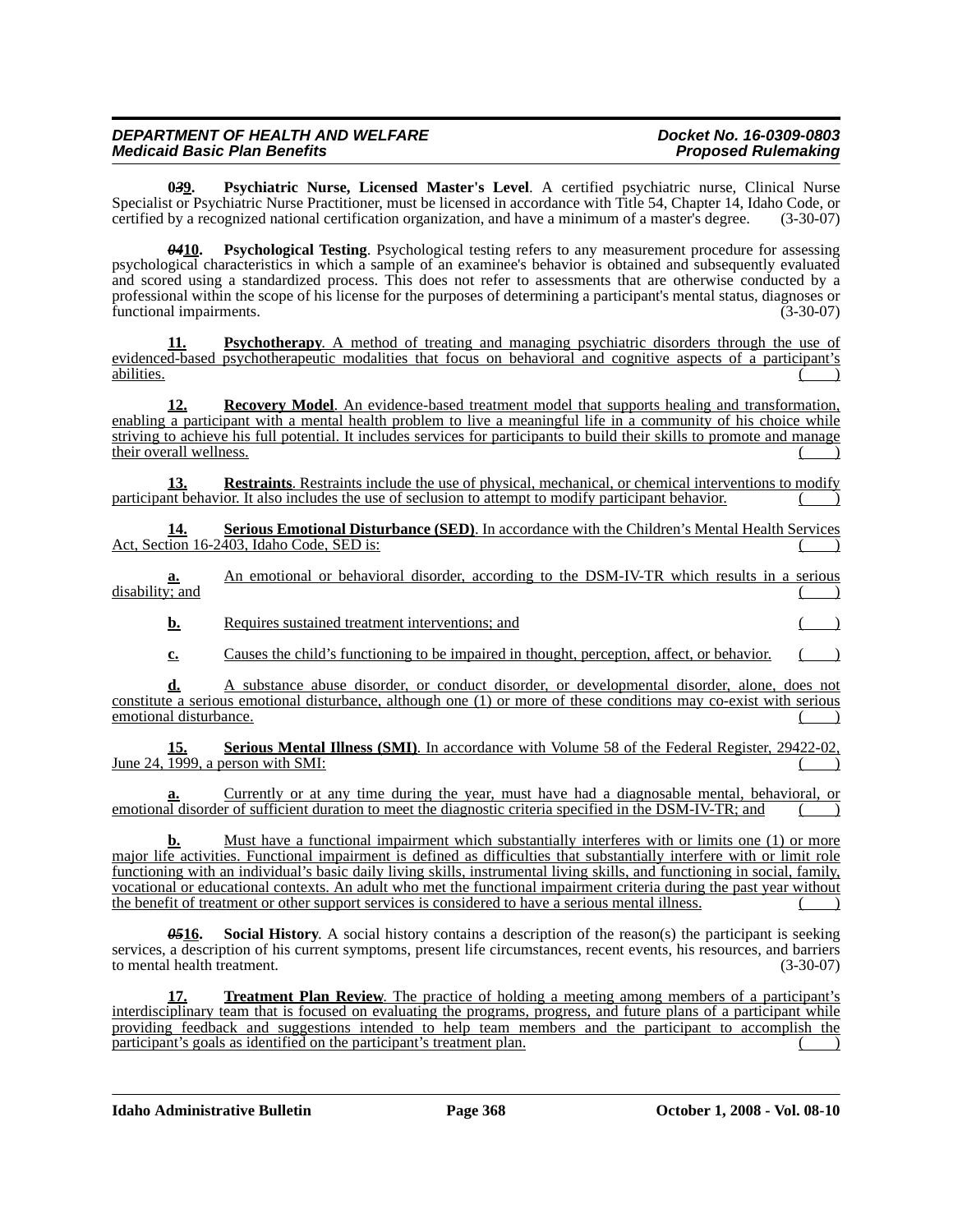**708. MENTAL HEALTH CLINIC SERVICES - PARTICIPANT ELIGIBILITY.**

*If an individual who is not eligible for medical assistance receives intake services from any staff not having the required degree(s) as provided in Subsection 715.03 of these rules, and later becomes eligible for medical assistance, a new intake assessment and individualized treatment plan will be required which must be developed by a qualified staff person and authorized prior to any reimbursement.* Eligibility must be established through the assessment services described under Subsections 710.03.a. through 710.03.c. of these rules. The following are requirements for establishing eligibility for mental health clinic services.  $\left(3\frac{30}{9}\right)$ establishing eligibility for mental health clinic services.

**History and Physical Examination**. The participant must have a history and physical examination that has been completed by his primary care physician within the last twelve (12) months immediately preceding the initiation of mental health clinic services and annually thereafter. Mental health services must not be delayed due to the scheduling of the history and physical examination.

**02. Healthy Connections Referral**. A participant who belongs to the Healthy Connections program must be referred to the mental health clinic by his Healthy Connections physician.

**03. Establishment of Service Needs**. The initial assessment of the participant must establish that the services requested by the participant or his legal guardian are therapeutically appropriate and can be provided by the  $\frac{\text{clinic.}}{\text{clinic.}}$ 

**04. Conditions That Require New Intake Assessment and Individualized Treatment Plan**. If an individual who is not eligible for Medicaid receives intake services from any staff who does not have the qualifications required under Subsection 715.03 of these rules, and later becomes eligible for Medicaid, a new intake assessment and individualized treatment plan are required, which must be developed by a professional listed at IDAPA 16.03.09, "Medicaid Basic Plan Benefits," Subsection 715.03.

# **709. MENTAL HEALTH CLINIC SERVICES - WRITTEN INDIVIDUALIZED TREATMENT PLAN.**

A written individualized treatment plan is a medically-ordered plan of care. An individualized treatment plan must be developed and implemented for each participant receiving mental health clinic services. Timeframes for treatment plans must not exceed six (6) months. After six (6) months of treatment, if the interdisciplinary team determines that the treatment plan should continue, the provider must obtain a prior authorization from the Department. Treatment planning is reimbursable if conducted by a qualified professional identified in Subsection 715.03 of these rules.

 $(3 - 30 - 07)$ 

**01. Individualized Treatment Plan Development**. The individualized treatment plan must be developed by the following: (3-30-07) (3-30-07)

**a.** The *clinic* treatment staff providing the services; and *(3-30-07)*(

**b.** The *adult* participant, if capable, and *the adult participant's* his legal guardian*, or in the case of a minor the minor's parent or legal guardian*. The participant *or his parent or* and his legal guardian may also choose others to participate in the development of the plan. *(3-30-07)*( )

**02. Individualized Treatment Plan Requirements**. An individualized treatment plan must include, at a minimum, the following: (3-30-07)

**a.** Statement of the overall goals as identified by the participant or his legal guardian and concrete, measurable treatment objectives to be achieved by the participant, including time frames for completion. The goals and objectives must be individualized, *and must be directly related to the clinic service needs that are identified in the assessment* must reflect the goals chosen by the participant or his legal guardian and address the emotional, behavioral, and skill training needs identified by the participant or his legal guardian through the intake and assessment process. The treatment goals must be specific to the type of interventions used and must specify the frequency and anticipated duration of therapeutic services.  $\overline{(3\cdot30\cdot07)(})$ frequency and anticipated duration of therapeutic services.

**b.** Documentation of who participated in the development of the individualized treatment plan. (3-30-07)

**Idaho Administrative Bulletin Page 369 October 1, 2008 - Vol. 08-10**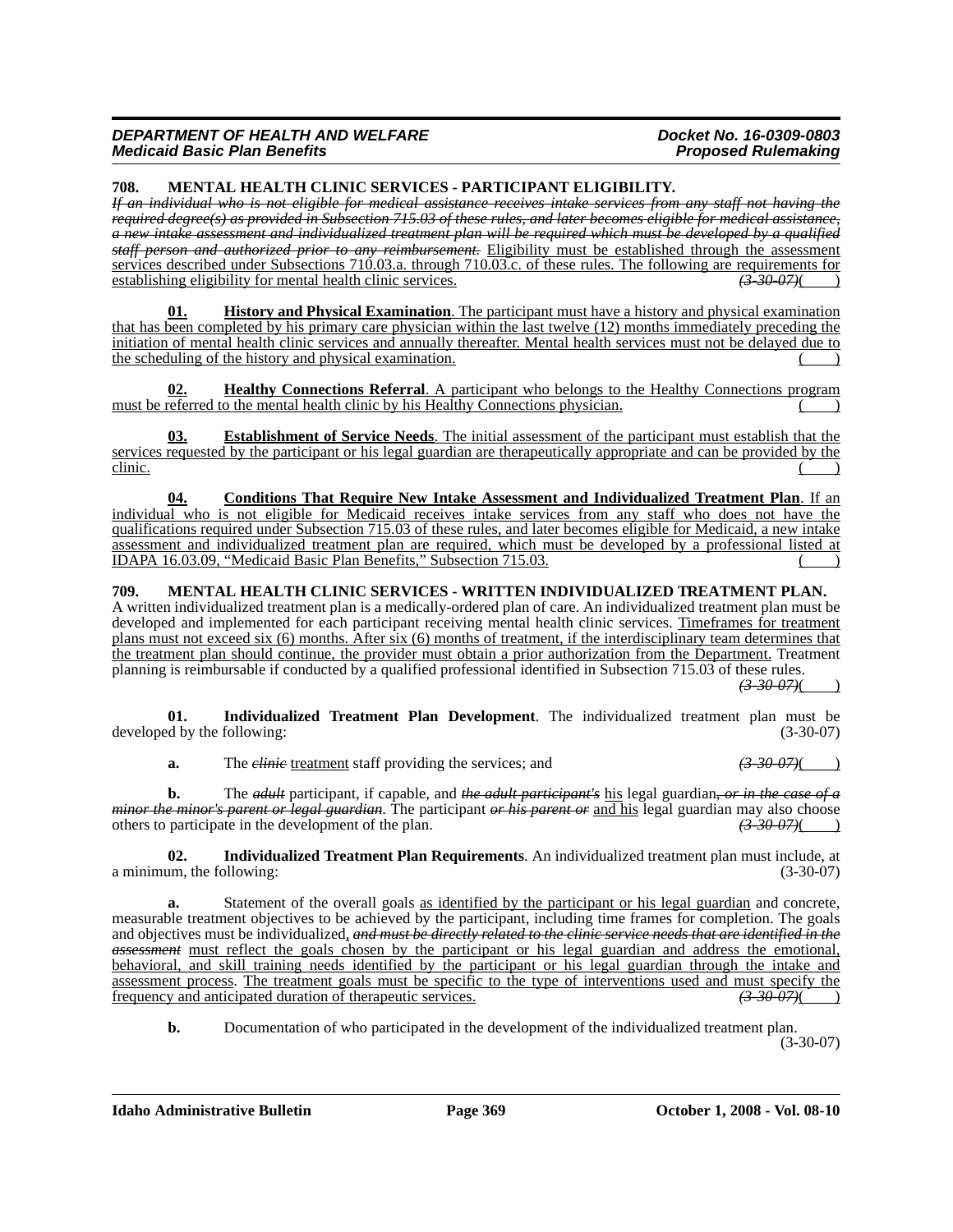i. The authorizing physician must sign and date the plan within thirty (30) calendar days of the initiation of treatment.

ii. The *adult* participant*, the adult participant's* and his legal guardian*, or in the case of a minor the minor's parent or legal guardian* must sign the treatment plan indicating their agreement with service needs identified and their participation in its development. If these signatures indicating participation in the development of the treatment plan are not obtained, then the agency must document in the participant's record the reason the signatures were not obtained, including the reason for the participant's refusal to sign. A copy of the treatment plan must be given to the *adult* participant and his legal guardian *or to his parent or legal guardian if the participant is a minor*. *(3-30-07)*( )

iii. Other individuals who participated in the development of the treatment plan must sign the plan.  $(3-30-07)$ 

iv. The author of the treatment plan must sign and date the plan and include his title and credentials. *(3-30-07)*( )

**c.** *The diagnosis of the participant must be documented by an examination and be made by a licensed physician or other licensed practitioner of the healing arts, licensed psychologist, licensed clinical professional counselor, licensed clinical social worker, or licensed marriage and family therapist within the scope of his practice under state law; and* The treatment plan must be created in direct response to the findings of the intake and assessment process.  $\left(3-30-07\right)$ assessment process. *(3-30-07)*( )

**d.** *A problem* The treatment plan must include a prioritized list of issues for which treatment is being sought, and the type, frequency, and duration of treatment estimated to achieve all objectives based on the ability of the participant to effectively utilize services. the participant to effectively utilize services. *(3-30-07)*( )

**e.** Tasks that are specific, time-limited activities and interventions designed to accomplish the objectives in the individualized treatment plan that are recommended by the participant's interdisciplinary team and agreed to by the participant or his legal guardian. Each task description must specify the anticipated place of service, the frequency of services, the type of service, and the person(s) responsible to provide the service.

**f.** Discharge criteria and aftercare plans must also be identified on the treatment plan.

**03. Treatment Plan Reviews**. The agency staff must conduct intermittent treatment plan reviews *by the clinic and the participant must occur* when medically necessary. The intermittent treatment plan reviews must be conducted with*in* the participant or his legal guardian at least every one hundred twenty (120) days *and every one hundred twenty (120) days thereafter*. During the reviews, the *clinic* agency staff providing the services, *and* the participant, and any other members of the participant's interdisciplinary team as identified by the participant or his legal guardian must review the progress the participant has made on objectives and identify objectives that may be added, amended, or deleted from the individualized treatment plan. The attendees of the treatment plan review are determined by the *adult* participant or his legal guardian, or in the case of a minor his parent or legal guardian and *elinie* agency staff providing the services. *clinic* agency staff providing the services.

**04. Physician Review of Treatment Plan**. Each individualized treatment plan must be reviewed and be completely rewritten and signed by a physician at least annually. Changes in the types, duration, or amount of services that are determined during treatment plan reviews must be reviewed and signed by a physician. Projected dates for the participant's reevaluation and the rewrite of the individualized treatment plan must be recorded on the treatment plan.  $\left(3.3007\right)(1)$ treatment plan.

**05. Continuation of Services**. Continuation of services after *the first year* six (6) months must be based on documentation of the following: *(3-30-07)*(*3-30-07)*(

**a.** Description of the ways the participant has specifically benefited from *clinical* mental health and why he continues to need additional *clinical* mental health services; and  $\left(\frac{3.30-07}{2}\right)$ services, and why he continues to need additional *clinical* mental health services; and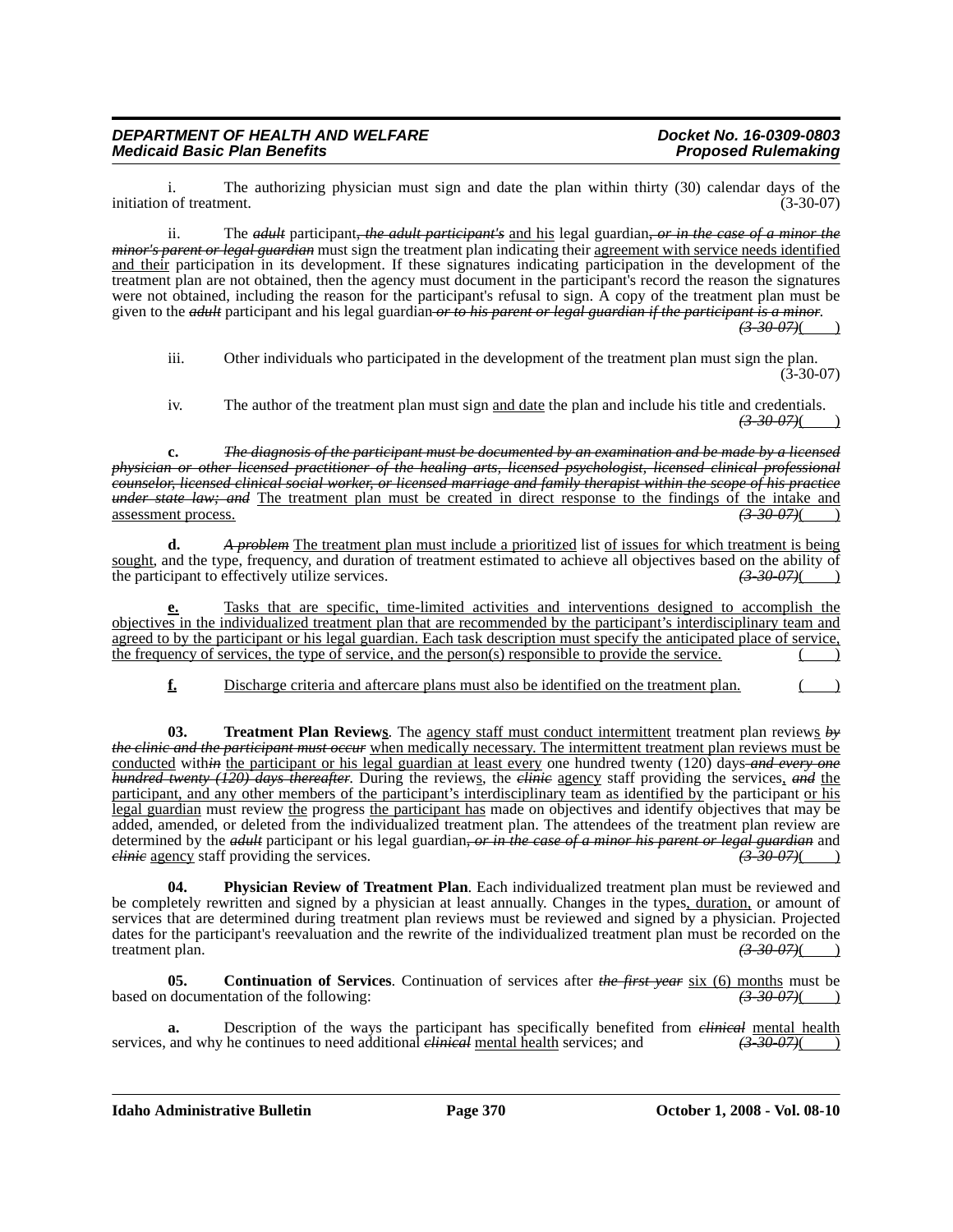**b.** The participant's progress toward the achievement of therapeutic goals that would eliminate the the service to continue. (3-30-07) need for the service to continue.

#### **710. MENTAL HEALTH CLINIC SERVICES - COVERAGE AND LIMITATIONS.**

All mental health clinic services must be provided at the clinic unless provided to an eligible homeless individual. (3-30-07)

**01. Clinic Services -- Mental Health Clinics (MHC)**. Under 42 CFR 440.90, the Department will pay for preventive, diagnostic, therapeutic, rehabilitative, or palliative items or services provided by a mental health clinic to a participant who is not an inpatient in a hospital or nursing home or correctional facility except as specified under IDAPA 16.03.10, "Medicaid Enhanced Plan Benefits," Section 229. (3-30-07)

**02. Services or Supplies in Mental Health Clinics That Are Not Reimbursed**. Any service or supplies not included as part of the allowable scope of *the Medical Assistance Program* Medicaid. *(3-30-07)*( )

#### **03. Evaluation and Diagnostic Services in Mental Health Clinics**. (3-30-07)

**a.** *Social History* An intake assessment is a reimbursable evaluation *and diagnostic* service. *(1-1-08)T*( )

i. The intake assessment must be conducted by staff trained to perform mental status examinations and to conduct interviews intended to solicit sensitive health information for the purpose of identifying a participant's treatment needs and developing an individualized treatment plan.

ii. The intake assessment must be documented in the participant's medical record and must contain a current mental status examination and a review of the participant's strengths and needs.

**b.** Functional assessment is a reimbursable evaluation service when the comprehensive diagnostic evaluation indicates that the participant may benefit from rehabilitative skill training. A functional assessment must be conducted by a qualified staff person capable of assessing a participant's strengths and needs. The functional assessment must describe and evaluate the participant's practical ability to complete tasks that support activities of daily living, family life, life in the community, and that promote independence.

**c.** A comprehensive psychiatric diagnostic interview exam is a reimbursable service when delivered by one  $(1)$  of the following licensed professionals:

| <b>1.</b>   | Psychiatrist;                                  |  |
|-------------|------------------------------------------------|--|
| <u>ii.</u>  | Physician;                                     |  |
| <u>iii.</u> | <b>Practitioner of the healing arts:</b>       |  |
| <u>iv.</u>  | Psychologist;                                  |  |
| <u>v.</u>   | Clinical Social Worker;                        |  |
| <u>vi.</u>  | Clinical Professional Counselor; or            |  |
| vii.        | <b>Licensed Marriage and Family Therapist.</b> |  |

**bd.** Psychological testing may be provided as a reimbursable service when provided in direct response to a specific evaluation question. The psychological report must contain the reason for the performance of this service. Agency staff may deliver this service if they meet one (1) of the following qualifications: (1-1-08)T

i. Licensed Psychologist; (3-30-07)

ii. Psychologist extenders as described in IDAPA 24.12.01, "Rules of the Idaho State Board of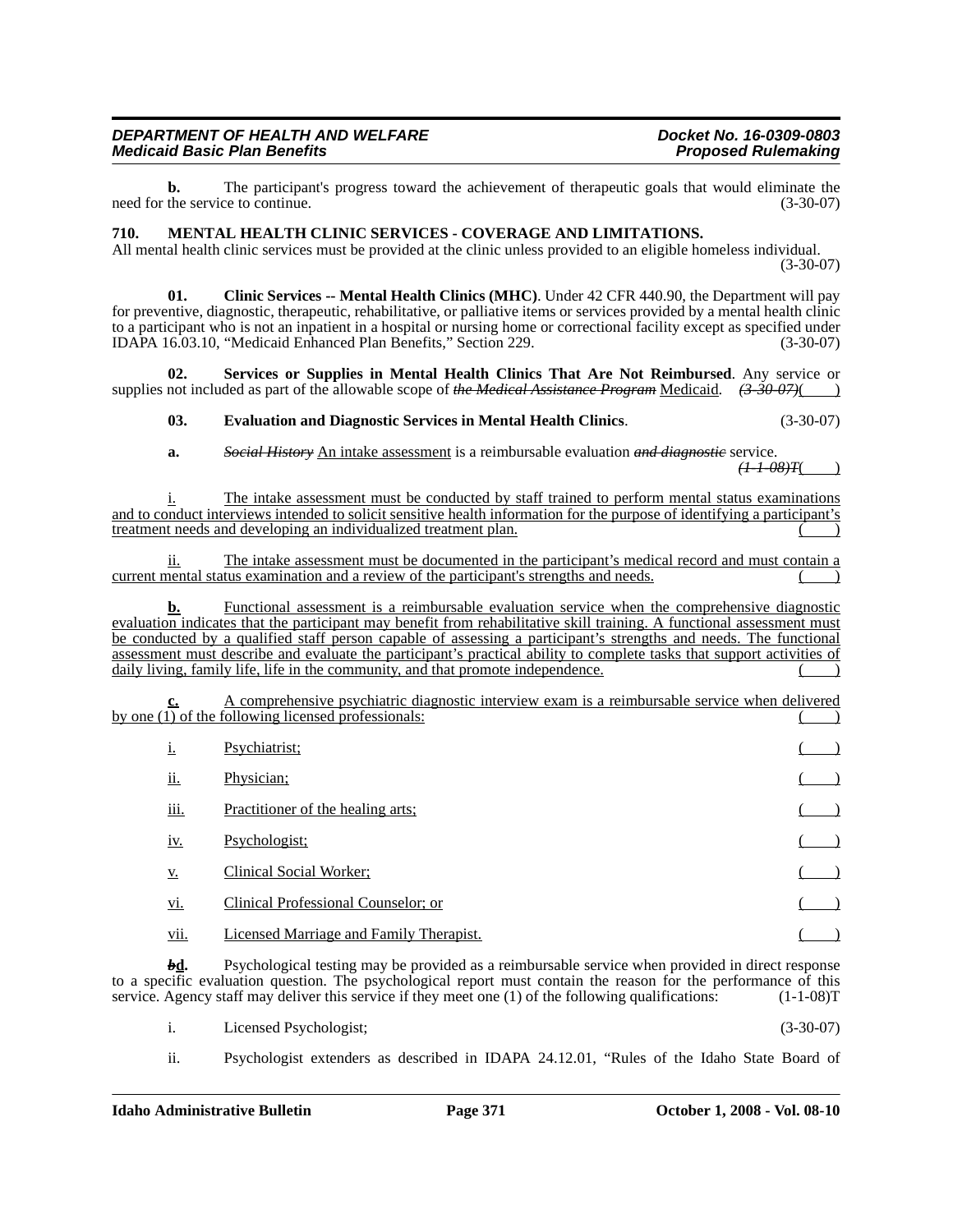#### Psychologist Examiners"; or (3-30-07)

iii. A qualified therapist listed in Subsection 715.03 of these rules who has documented evidence of education or training qualifying him to administer, score, interpret, and report findings for the psychological test he will be performing.  $(3-30-07)$ 

| $e_{\overline{\cdot}}$ | A psychiatric diagnostic interview exam may be provided as a reimbursable service when delivered<br>by one (1) of the following licensed professionals: | $(1 + 08)T$     |
|------------------------|---------------------------------------------------------------------------------------------------------------------------------------------------------|-----------------|
| $t$ .                  | Psychiatrist;                                                                                                                                           | $(3-30-07)$     |
| ii.                    | Physician;                                                                                                                                              | $(3-30-07)$     |
| iii.                   | Practitioner of the healing arts;                                                                                                                       | (3,30,07)       |
| $i\mathcal{V}$         | Psychologist;                                                                                                                                           | $(3 - 30 - 07)$ |
| ν.                     | Clinical Social Worker;                                                                                                                                 | $(3 - 30 - 07)$ |
| vi.                    | Clinical Professional Counselor; or                                                                                                                     | (3, 30, 07)     |
| vii.                   | <b>Licensed Marriage and Family Therapist.</b>                                                                                                          | $(3 - 30 - 07)$ |
|                        |                                                                                                                                                         |                 |

*d. Evaluations performed by qualified registered occupational therapists, O.T.R., performed in conjunction with the development of an individualized treatment plan are reimbursable. (1-1-08)T*

**04. Psychotherapy Treatment Services in Mental Health Clinics**. Individual and group psychotherapy must be provided in accordance with the goals specified in the individualized treatment plan as described in Section 709 of these rules. (1-1-08)T

**05. Family Psychotherapy**. Family psychotherapy services must be delivered in accordance with the goals of treatment as specified in the individualized treatment plan. The focus of family psychotherapy is on the dynamics within the family structure as it relates to the participant <u>and methods to create change for unhealthy</u><br>patterns.  $\overline{(1-1-0.8)T}$ patterns. *(1-1-08)T*( )

| а. | Family psychotherapy services with the participant present must: |  |  |  | $(1-1-08)T$ |  |
|----|------------------------------------------------------------------|--|--|--|-------------|--|
|----|------------------------------------------------------------------|--|--|--|-------------|--|

i. Be face-to-face with at least one (1) family member present in addition to the participant;

 $(1-1-08)T$ 

| and | ii.              | Focus the treatment services on goals identified in the participant's individualized treatment plan; | $(1-1-08)T$ |
|-----|------------------|------------------------------------------------------------------------------------------------------|-------------|
|     | iii.             | Utilize an evidence-based treatment model.                                                           | $(1-1-08)T$ |
|     | b.               | Family psychotherapy without the participant present must:                                           | $(1-1-08)T$ |
|     | $\mathbf{1}$ .   | Be face-to-face with at least one (1) family member present;                                         | $(1-1-08)T$ |
|     | ii.              | Focus the services on the participant; and                                                           | $(1-1-08)T$ |
|     | $\cdots$<br>111. | Utilize an evidence-based treatment model.                                                           | $(1-1-08)T$ |

**06. Emergency Psychotherapy Services**. Individual emergency psychotherapy services can be provided by qualified clinic staff at any time.

**a.** Emergency services provided to an eligible participant prior to intake and evaluation is a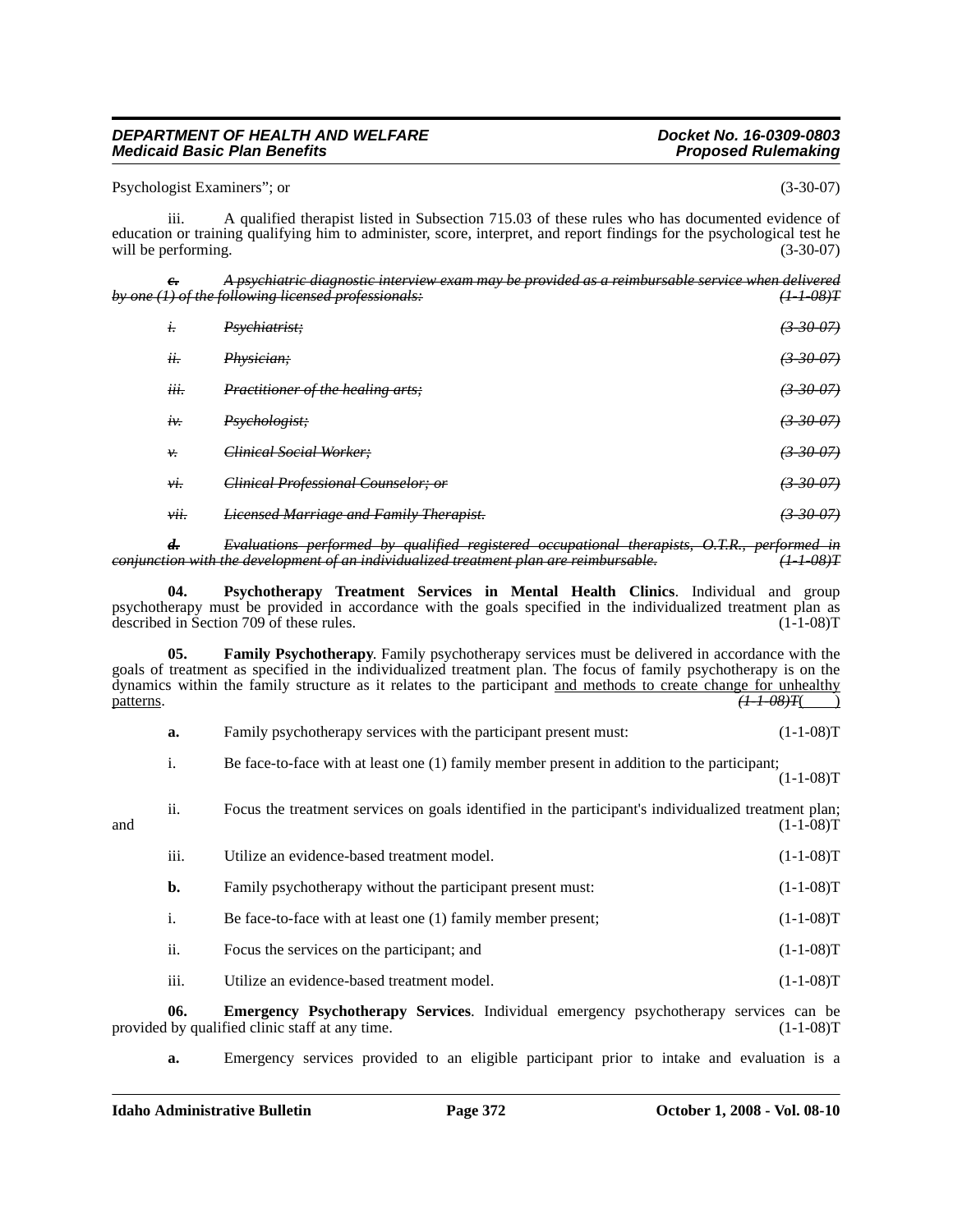| DEPARTMENT OF HEALTH AND WELFARE    | Docket No. 16-0309-0803    |
|-------------------------------------|----------------------------|
| <b>Medicaid Basic Plan Benefits</b> | <b>Proposed Rulemaking</b> |

reimbursable service but must be fully documented in the participant's medical record; and *(3-30-07)*( )

**b.** Each emergency service will be counted as a unit of service and part of the allowable limit per participant unless the contact results in hospitalization. Provider agencies may submit claims for the provision of psychotherapy in emergency situations even when contact does not result in the hospitalization of the participant.

(3-30-07)

**07. Collateral Contact**. Collateral contact, as defined in Section 010 of these rules, is *covered by Medicaid if* a reimbursable service when it is included on the individualized treatment plan and it is necessary to gather and exchange information*, provide interpretation or explanation of results of psychiatric evaluations, medical examinations and procedures, other accumulated data to family or other responsible persons,* with members of the participant's interdisciplinary team, or advise them how to assist the participant.  $(1-1-08)T($ 

**a.** Collateral contact *may* can be provided face-to-face by agency staff *qualified to deliver clinical* providing treatment services. Face-to-face contact is defined as two (2) <u>or more</u> people meeting in person at the same<br>time:  $\left(1-1-08\right)T($ time: *(1-1-08)T*( )

**b.** Collateral contact *may* can be provided by telephone by agency staff *qualified to deliver clinical* providing treatment services when this is the most expeditious and effective way to exchange information.

*(1-1-08)T*( )

**08. Pharmacological Management**. Pharmacological management is a reimbursable service when consultations *must be* <u>are</u> provided by a physician or other practitioner of the healing arts within the scope of practice defined in their license in direct contact with the participant. defined in their license in direct contact with the participant.

**a.** Consultation must be for the purpose of prescribing, monitoring, and/or administering medication as part of the participant's individualized treatment plan; and *(3-30-07)*( )

**b.** Pharmacological management, if provided, must be *part of the* specified on the participant's individualized treatment plan and must include the frequency and duration of the treatment *must be specified*. *(3-30-07)*( )

**09. Nursing Services**. Nursing services*,* are reimbursable when physician ordered and supervised, *can be* and included as part of the participant's individualized treatment plan. *(3-30-07)*( )

**a.** Licensed and qualified nursing personnel can supervise, monitor, and administer medication within the limits of the Nurse Practice Act, Section 54-1402(d), Idaho Code; and (3-30-07)

**b.** The frequency and duration of the treatment must be specified on the participant's individualized t plan. (3-30-07) treatment plan.

**10. Limits on Mental Health Clinic Services**. Services provided by Mental Health Clinics are limited to twenty-six (26) services per calendar year. This is for any combination of evaluation, diagnosis and treatment services. A total of twelve (12) hours is the maximum time allowed for a combination of any evaluative or diagnostic services and individualized treatment plan development provided to an eligible participant in a calendar year.

 $(1-1-08)T$ 

#### **711. MENTAL HEALTH CLINIC SERVICES - EXCLUDED SERVICES NOT REIMBURSABLE UNDER MEDICAID.**

**01. Inpatient Medical Facilities**. *The Medical Assistance Program* Medicaid will not pay for mental health clinic services rendered to *medical assistance* eligible participants residing in inpatient medical facilities including nursing homes, hospitals, or public institutions as defined in 42 CFR 435.1009; or  $\left(3\right.30\right.07)(\left(1\right)$ 

**02. Non-Reimbursable**. *Any service not adequately documented in the participant's record by the signature of the therapist providing the therapy or participant contact, the length of the therapy session, and the date of the contact, will not be reimbursed by the Department.* The Department will not reimburse a service unless the

**Idaho Administrative Bulletin Page 373 October 1, 2008 - Vol. 08-10**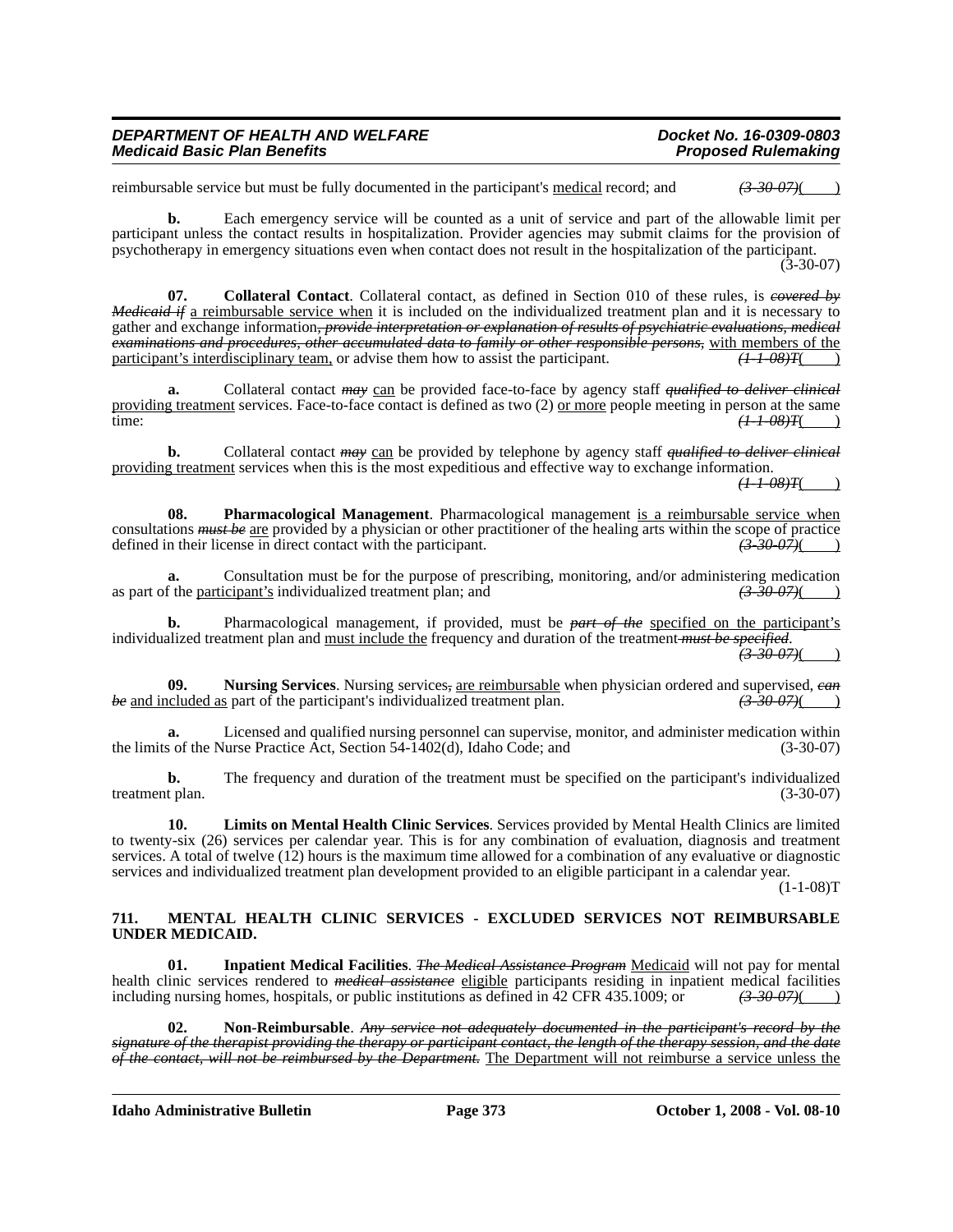participant's medical record includes the signature and credential of the therapist providing the therapy or participant<br>contact, the length of the therapy session, and the date of the contact. contact, the length of the therapy session, and the date of the contact.

**03. Non-Eligible Staff**. Any treatment or contact provided as a result of an individualized treatment plan that is performed by any staff other than those qualified to deliver services under Subsection 715.03 of these rules is not be eligible for reimbursement by the Department. (3-30-07)

**04.** Recoupment. If a record is determined not to meet minimum requirements as set forth herein, any payments made on behalf of the participant are subject to recoupment. (3-30-07)

# *(BREAK IN CONTINUITY OF SECTIONS)*

### **713.** *MENTAL HEALTH CLINIC SERVICES - PROVIDER RESPONSIBILITIES* **(RESERVED).**

*01. Effectiveness of Services. Effectiveness of services, as measured by a participant's achievement of his plan objectives, must be monitored by the provider and changes to the individualized treatment plan must be initiated when service needs change or interventions are shown to be ineffective. These measures must be included on the participant's one hundred twenty (120) day review. (3-30-07)*

*02. Healthy Connections Referral. Providers must obtain a Healthy Connections referral if the participant is enrolled in the Healthy Connections program. (3-30-07)*

### **714. MENTAL HEALTH CLINIC SERVICES - PROVIDER AGENCY REQUIREMENTS.**

Each agency that enters into a provider agreement with the Department for the provision of mental health clinic services must meet the following requirements: (3-30-07)

**01. Healthy Connections Referral**. Provider agencies must obtain a Healthy Connections referral if the participant is enrolled in the Healthy Connections program and document the referral in the participant's medical record. Provider agencies must document compliance with the requirements under Subsection 708.01 of these rules.  $($  )

**02. Effectiveness of Services**. Effectiveness of services, as measured by a participant's achievement of his plan objectives, must be monitored by the provider and changes to the individualized treatment plan must be initiated when service needs change or interventions are shown to be ineffective. These measures must be included in the participant's treatment plan review.

**03. Staff to Participant Ratio**. The following treatment staff-to-participant ratios for group treatment services must be observed:

**a.** For children under six (6) years of age, the ratio must be 1:1. No group work is allowed.

**b.** For children six (6) to twelve (12) years of age, the ratio must be 1:6 for groups. Group size must not exceed twelve (12) participants.

**c.** For children over age twelve (12) years of age, the ratio must be 1:10 ratio for groups. Group size must not exceed twelve  $(12)$  participants.

**04. Family Participation Requirement**. The following standards must be observed for services provided to children:

For children under six (6) years of age, the participant's legal guardian must be present during the delivery of mental health services. The legal guardian does not have to participate in the treatment session, but must be present and available for consultation with the staff providing the service;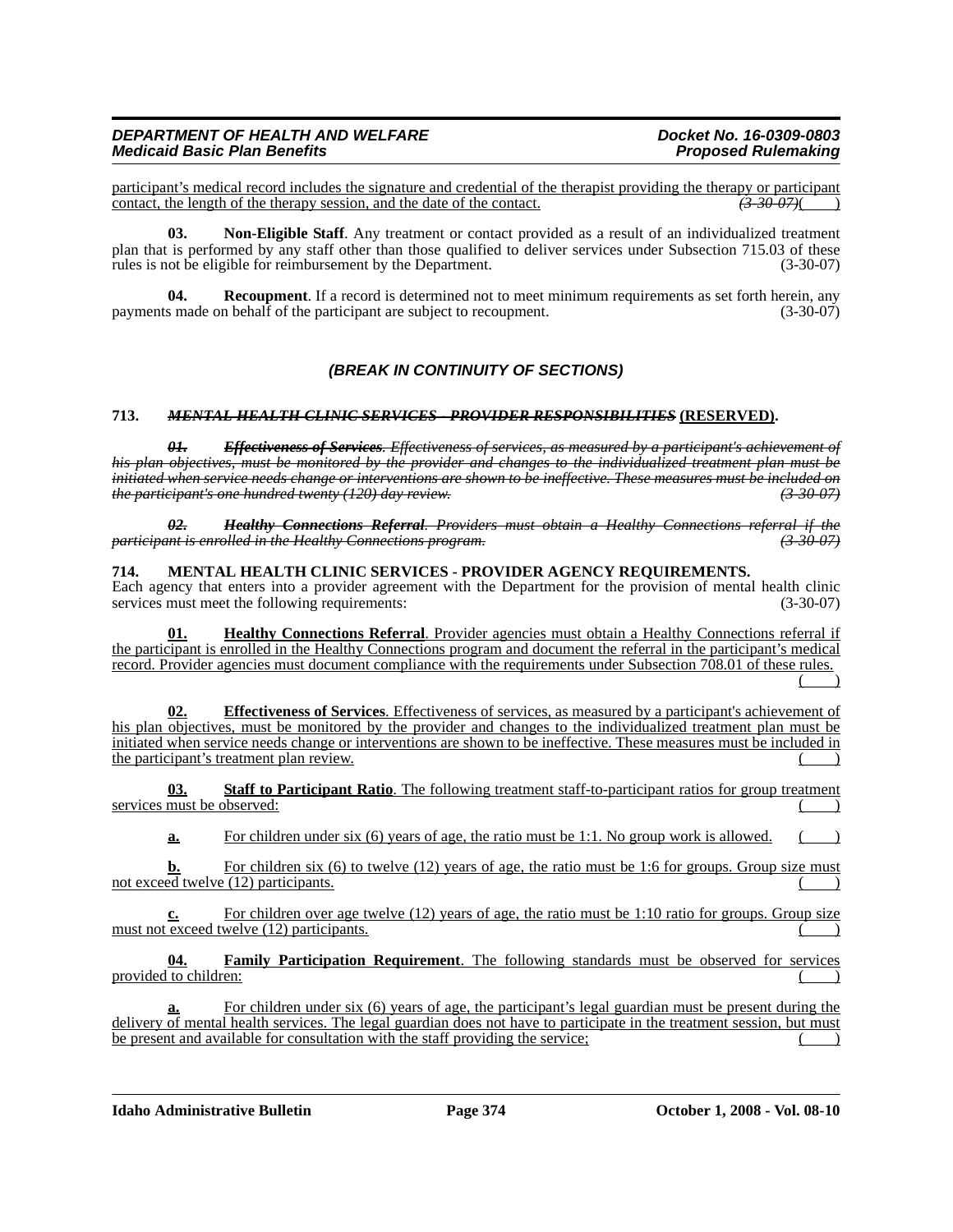For children six (6) to twelve (12) years of age, the participant's legal guardian must be actively involved. The legal guardian does not have to participate in the treatment session but must be present and available for consultation with the staff providing the service;

**c.** For children over age twelve (12) years of age, the participant's legal guardian may participate as appropriate. If the interdisciplinary team recommends that the legal guardian not be involved in any aspect of the treatment, then the reasons for excluding the legal guardian must be documented in the medical record.

**045.** Mental Health Clinic. Each location of the agency must meet the requirements under this rule. (3-30-07)

**026.** Physician Requirement for Clinic Supervision. In order to fulfill the requirement that the clinic the direction of a physician, the clinic must have a contract with the physician. (3-30-07) be under the direction of a physician, the clinic must have a contract with the physician.

**a.** The contract must specifically require that the physician spend as much time in the clinic as is necessary to assure that participants are receiving services in a safe and efficient manner in accordance with accepted standards of medical practice. (3-30-07) standards of medical practice.

**b.** The supervising physician of the clinic may also serve as the supervising physician of a nt's care. (3-30-07) participant's care.

**0***3***7. Physician Requirement for Supervision of a Participant's Care**. Each participant's care must be under the supervision of a physician directly affiliated with the clinic. Documentation of the affiliation must be kept in the clinic location. The clinic may have as many physician affiliations as is necessary in order to meet the needs of the volume of participants served in that location. The physician who supervises a participant's care does not have to deliver this service at the clinic nor does the physician have to be present at the clinic when the participant receives services at the clinic. In order to fulfill the requirement for physician supervision of a participant's care, the following conditions must also be met: (3-30-07) conditions must also be met:

**a.** The clinic and the physician must enter into a formal arrangement in which the physician must professional responsibility for the services provided:  $(3-30-07)$ assume professional responsibility for the services provided;

**b.** The physician must see the participant at least once **annually** to determine the medical necessity and appropriateness of clinic services;  $\left(3\text{-}30\text{-}07\right)\left(4\text{-}30\text{-}07\right)$ 

**c.** The physician must review and sign the individualized treatment plan as an indicator that the are medically necessary and prescribed: and  $\left(3-30-07\right)$ services are medically necessary and prescribed; and

The physician must review and sign all updates to the individualized treatment plan that involve changes in the types or amounts of services <u>and must sign all intermittent treatment plan reviews that represent</u><br>substantial changes in the goals, objectives, or services. substantial changes in the goals, objectives, or services.

**0***4***8. Intake Assessment**. All treatment in mental health clinics must be based on an *individualized*  intake assessment of the participant's needs, *including a current mental status examination*, <u>defined in Section 707 of these rules</u> and provided under the direction of a licensed physician. (3-30-07)(4) these rules and provided under the direction of a licensed physician.

# **0***5***9. Criminal History Checks**. (3-30-07)

**a.** The agency must verify that all employees, subcontractors, or agents of the agency providing direct care or clinical services have complied with IDAPA 16.05.06, "Criminal History and Background Checks."(3-30-07)

**b.** Once an employee, subcontractor, or agent of the agency has met the requirements specified in Subsection 009.02.a. of these rules, he may begin working for the agency on a provisional basis. (3-30-07)

**c.** Once an employee, subcontractor, or agent of the agency has received a criminal history clearance, any additional criminal convictions must be reported to the Department when the agency learns of the conviction.

(3-30-07)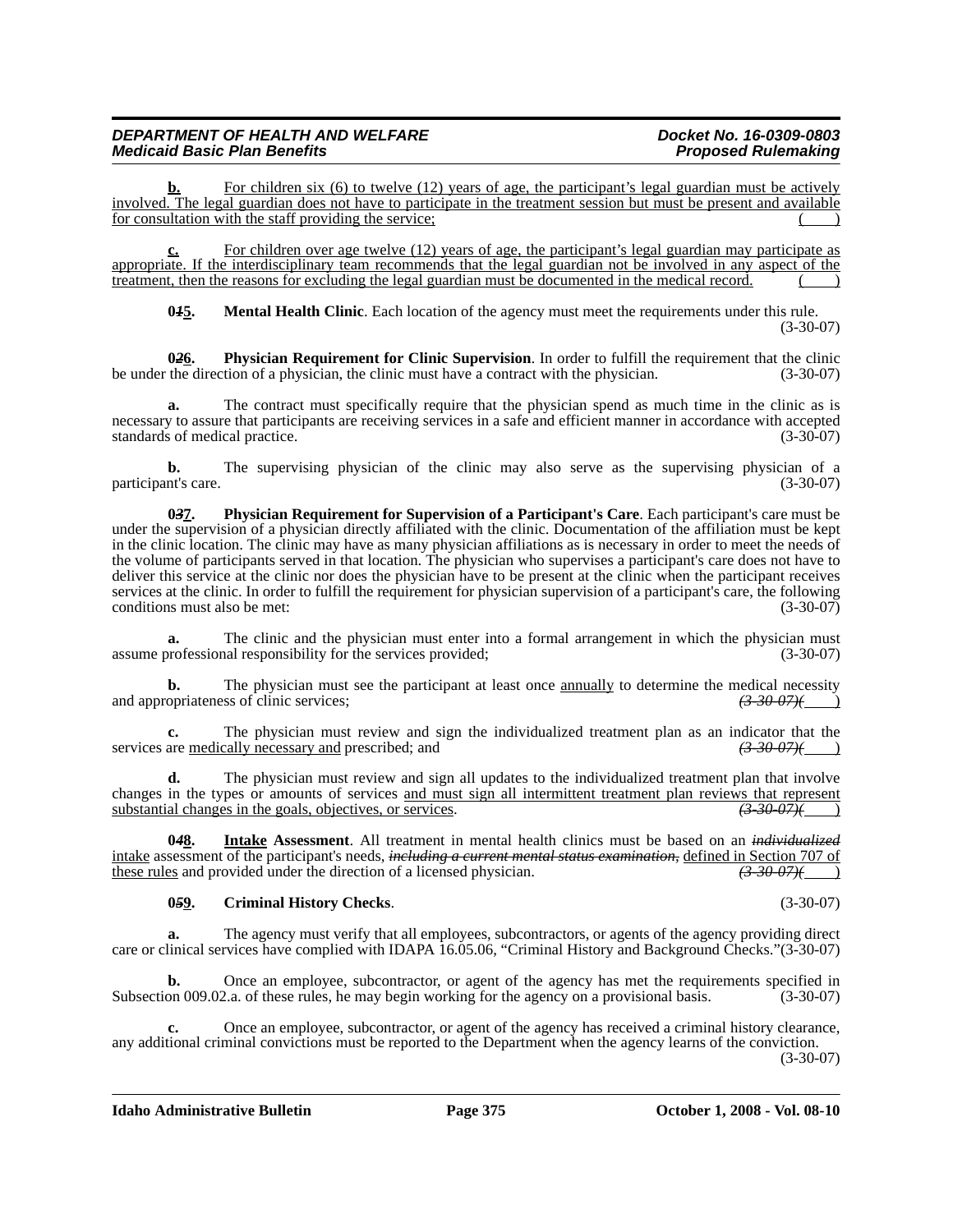*06***10. Agency Employees and Subcontractors**. Employees and subcontractors of the agency are subject to the same conditions, restrictions, qualifications and rules as the agency. (3-30-07)

**0711.** Supervision. The agency must ensure that staff providing clinical services are supervised according to the following guidelines: (3-30-07)

**a.** Standards and requirements for supervision set by the Bureau of Occupational Licenses are met;

(3-30-07)

**b.** Case-specific supervisory contact must be made weekly, at a minimum, with staff for whom supervision is a requirement; and (3-30-07)

**c.** Documentation of supervision must be maintained by the agency and be available for review by the Department. (3-30-07)

**12. Restraints and Seclusion**. Restraints and seclusion must only be used when the participant's behavior poses a threat of physical harm to himself or others. If an agency intends to use restraints to deal with maladaptive participant behavior the following conditions must be in place:  $($ 

**a.** Use of physical prompts, restraints, and seclusion to manage maladaptive participant behavior must be incorporated into the participant's individualized treatment plan.

| <u>b.</u>                  | The agency must develop and implement written policies and procedures outlining:                                                                       |  |
|----------------------------|--------------------------------------------------------------------------------------------------------------------------------------------------------|--|
| <u>i.</u>                  | Medical necessity of restraints;                                                                                                                       |  |
| <u>ii.</u>                 | Conditions or triggers which will prompt use of restraints;                                                                                            |  |
| iii.                       | Type(s) of restraints which will be used;                                                                                                              |  |
| <u>iv.</u>                 | How long a restraint may be used;                                                                                                                      |  |
| <u>V.</u>                  | Treatment staff in the clinic who will be authorized to employ restraints;                                                                             |  |
| <u>vi.</u>                 | The training or certification of staff qualified to employ restraints;                                                                                 |  |
| V11.                       | How the agency will monitor use of restraints so as to not result in physical, mental, or emotional<br>injury to the participant; and                  |  |
| viii.                      | <u>Agency notification requirements for use of restraints to include notification of the participant's</u><br>parent or legal guardian, and physician. |  |
| $\underline{\mathbf{c}}$ . | The agency will complete an incident report for each use of restraints documenting the following:                                                      |  |
| <u>i.</u>                  | Type of restraint;                                                                                                                                     |  |
| <u>ii.</u>                 | Restraint start time;                                                                                                                                  |  |
| iii.                       | Triggering condition or behavior;                                                                                                                      |  |
| <u>iv.</u>                 | Staff member employing restraint;                                                                                                                      |  |
| <u>V.</u>                  | Restraint end time;                                                                                                                                    |  |
| <u>V1.</u>                 | Participant response to the restraint intervention; and                                                                                                |  |
|                            |                                                                                                                                                        |  |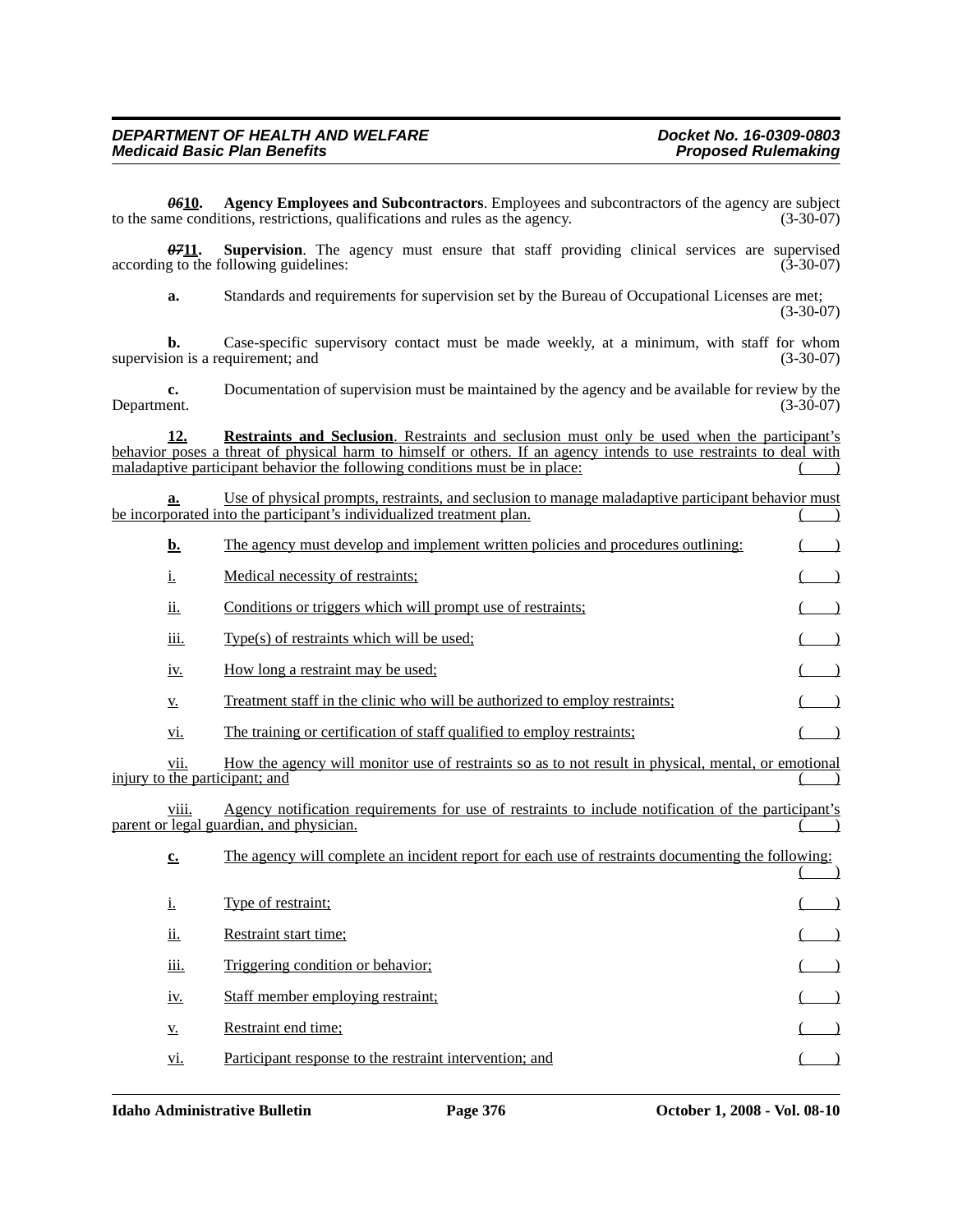vii. Alternate methods attempted and results prior to the use of restraints or seclusion. ( )

**d.** Following the use of restraints or seclusion, a behavior modification plan must be developed by a qualified staff person and approved by the interdisciplinary team.

**e.** Restraints or seclusion cannot be used for punishment, staff convenience, or lack of staff's ability to manage the participant's behavior.

**f.** Adversive techniques or interventions are not allowed under any circumstances.

**0813.** Continuing Education. The agency must ensure that all staff complete twenty (20) hours of continuing education annually in the field in which they are licensed. Documentation of the continuing education hours must be maintained by the agency and be available for review by the Department. Nothing in these rules will affect professional licensing continuing education standards and requirements set by the Bureau of Occupational<br>(3-30-07)  $\mu$  Licenses. (3-30-07)

*09***14. Ethics**. (3-30-07)

**a.** The provider must adopt, adhere to and enforce a Code of Ethics on its staff who are providing Medicaid reimbursable services. The Code of Ethics must be similar to or patterned after one (1) of the following:  $(3-30-07)$ 

[i. US Psychiatric Rehabilitation Association Code of Ethics found at http://www.uspra.org/i4a/pages/](http://www.uspra.org/i4a/pages/index.cfm?pageid=3601) index.cfm?pageid=3601;

[ii. National Association of Social Workers Code of Ethics found at http://www.naswdc.org/pubs/code/](http://www.naswdc.org/pubs/code/default.asp) default.asp; (3-30-07)

[iii. American Psychological Association Code of Ethics found at http://www.apa.org/ethics/code.html;](http://www.apa.org/ethics/code.html) (3-30-07)

iv. American Counseling Association Code of Ethics found at http://www.counseling.org/Resources/ [CodeOfEthics/TP/Home/CT2.aspx. \(3-30-07\)](http://www.counseling.org/Resources/CodeOfEthics/TP/Home/CT2.aspx)

[v. Marriage and Family Therapists Code of Ethics found at www.aamft.org/resources/lrm\\_plan/](www.aamft.org/resources/lrm_plan/ethics/ethicscode2001.asp)<br>hicscode2001.asp. (3-30-07) ethics/ethicscode2001.asp.

**b.** The Provider must develop a schedule for providing ethics training to its staff. (3-30-07)

**c.** The ethics training schedule must provide that new employees receive the training during their first year of employment, and that all staff receive ethics training no less than four (4) hours every four (4) years thereafter. (3-30-07)

**d.** Evidence of the Agency's Code of Ethics, the discipline(s) upon which it is modeled, and each staff s training on the Code must be submitted to the Department upon request. (3-30-07) member's training on the Code must be submitted to the Department upon request.

# **1***0***5. Building Standards For Mental Health Clinics**. (3-30-07)

**a.** Accessibility. Mental health clinic service providers must be responsive to the needs of the service area and persons receiving services and accessible to persons with disabilities as defined in Section 504 of the Federal Rehabilitation Act, the Americans with Disabilities Act, and the uniform federal accessibility standard. (3-30-07)

**b.** Environment. Clinics must be designed and equipped to meet the needs of each participant g, but not limited to, factors such as sufficient space, equipment, lighting and noise control. (3-30-07) including, but not limited to, factors such as sufficient space, equipment, lighting and noise control.

**c.** Capacity. Clinics must provide qualified staff as listed in Subsection 715.01 of *this* these rules to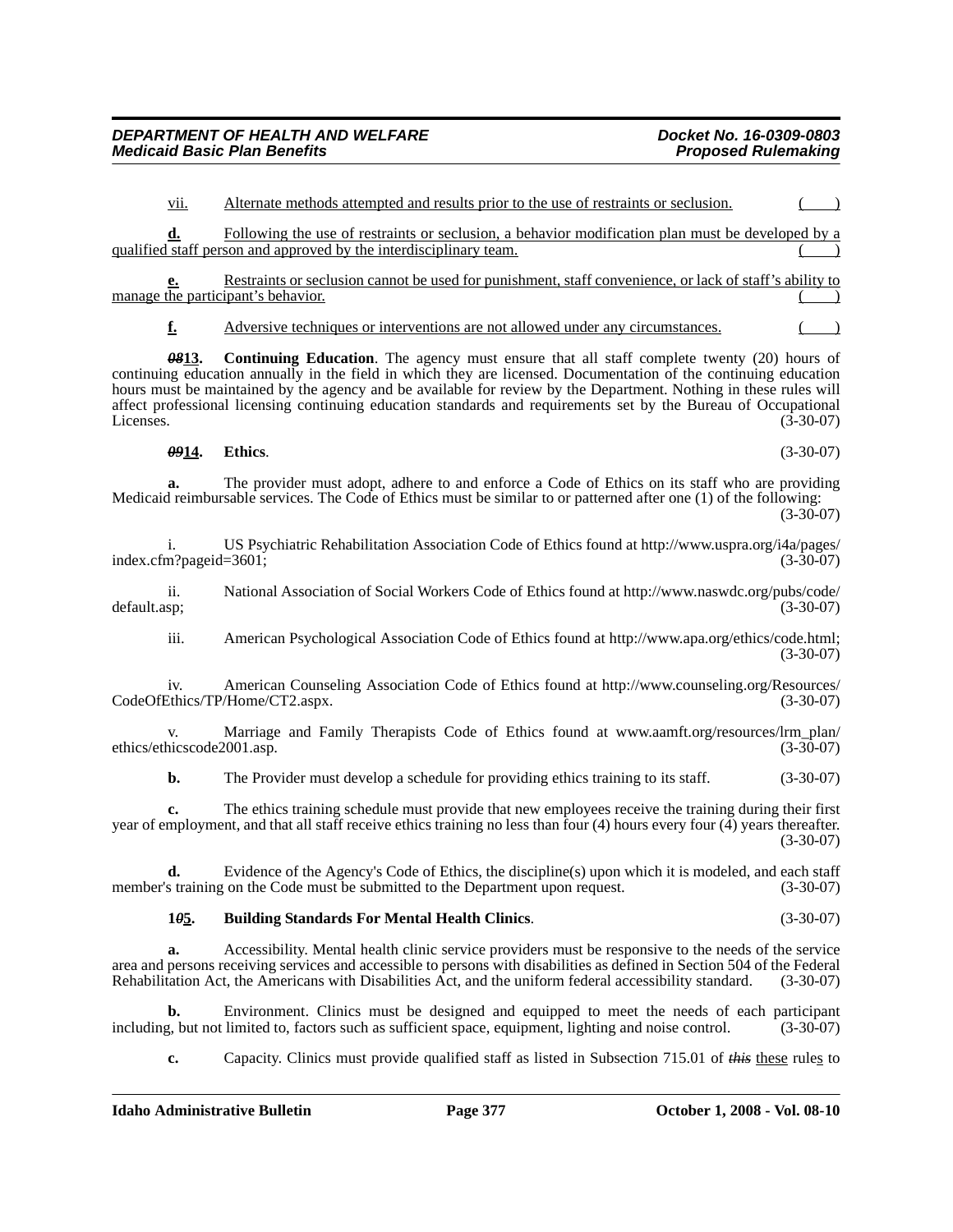meet a staff to participant ratio <u>required under Subsection 714.03 of this rule</u> that ensures safe, effective and clinically appropriate interventions.<br>(3.30.07) appropriate interventions.

**d.** Fire and Safety Standards. (3-30-07)

i. Clinic facilities must meet all local and state codes concerning fire and life safety. The owner/ operator must have the facility inspected at least annually by the local fire authority and successfully pass the inspection. In the absence of a local fire authority, such inspections must be obtained from the Idaho State Fire Marshall's office. A copy of the inspection must be made available upon request and must include documentation of any necessary corrective action taken on violations cited; and  $\left(3\text{-}30\text{-}07\right)\left(4\text{-}30\text{-}07\right)$ any necessary corrective action taken on violations cited; and

ii. The clinic facility must be structurally sound and must be maintained and equipped to assure the participants, employees and the public; and (3-30-07) safety of participants, employees and the public; and

iii. In clinic facilities where natural or man-made hazards are present, suitable fences, guards or must be provided to protect participants; and (3-30-07) railings must be provided to protect participants; and

iv. Clinic facilities must be kept free from the accumulation of weeds, trash and rubbish; and (3-30-07)

v. Portable heating devices are prohibited except units that have heating elements that are limited to not more than two hundred twelve (212F) degrees Fahrenheit. The use of unvented, fuel-fired heating devices of any kind are prohibited. All portable space heaters must be U.L. approved as well as approved by the local fire or building authority; and (3-30-07)

vi. Flammable or combustible materials must not be stored in the clinic facility; and (3-30-07)

vii. All hazardous or toxic substances must be properly labeled and stored under lock and key; and (3-30-07)

viii. Water temperatures in areas accessed by participants must not exceed one hundred twenty (120) degrees Fahrenheit; and

ix. Portable fire extinguishers must be installed throughout the clinic facility. Numbers, types and location must be directed by the applicable fire authority noted in Subsection 714.1*0*5.d. of this rule; and

*(3-30-07)*( )

x. Electrical installations and equipment must comply with all applicable local or state electrical requirements. In addition, equipment designed to be grounded must be maintained in a grounded condition and extension cords and multiple electrical outlet adapters must not be utilized unless U.L. approved and the numbers, location, and use of them are approved in writing by the local fire or building authority. (3-30-07)

xi. There must be a telephone available on the premises for use in the event of an emergency. Emergency telephone numbers must be posted near the telephone or where they can be easily accessed; and

(3-30-07)

xii. Furnishings, decorations or other objects must not obstruct exits or access to exits. (3-30-07)

**e.** Emergency Plans and Training Requirements. (3-30-07)

i. Evacuation plans must be posted throughout the facility. Plans must indicate point of orientation, location of all fire extinguishers, location of all fire exits, and designated meeting area outside of building. (3-30-07)

ii. There must be written policies and procedures covering the protection of all persons in the event of the event of the event of the event of (3-30-07) fire or other emergencies; and

iii. All employees must participate in fire and safety training upon employment and at least annually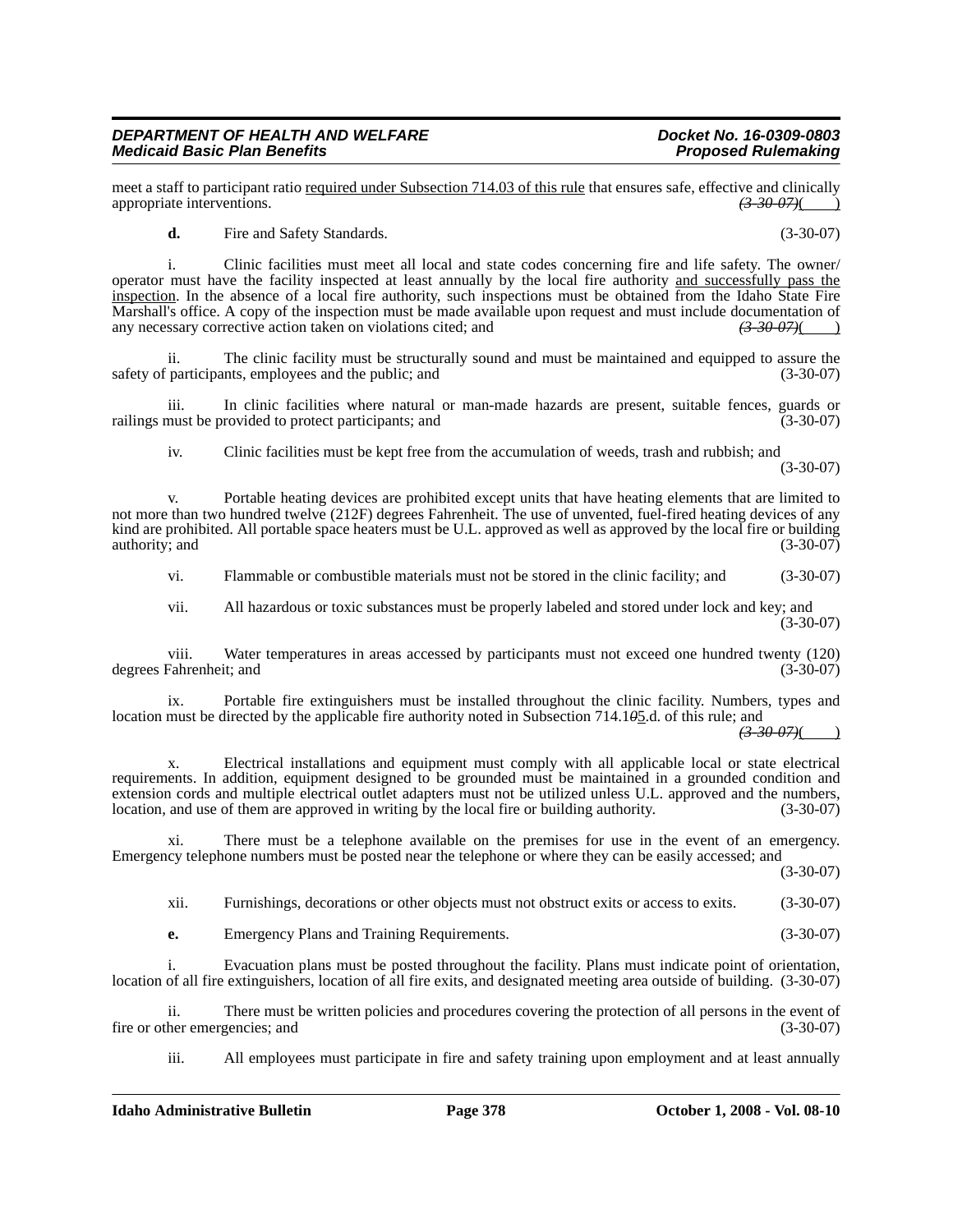thereafter; and (3-30-07)

iv. All employees and partial care participants must engage in quarterly fire drills. At least two (2) of these fire drills must include evacuation of the building; and (3-30-07)

v. A brief summary of the fire drill and the response of the employees and partial care participants must be written and maintained on file. The summary must indicate the date and time the drill occurred, problems encountered and corrective action taken. (3-30-07)

**f.** Food Preparation and Storage. (3-30-07)

i. If foods are prepared in the clinic facility, they must be stored in such a manner as to prevent nation and be prepared using sanitary methods. (3-30-07) contamination and be prepared using sanitary methods.

ii. Except during actual preparation time, cold perishable foods must be stored and served under fortyfive (45F) degrees Fahrenheit and hot perishable foods must be stored and served over one hundred forty (140F) degrees Fahrenheit. (3-30-07) degrees Fahrenheit.

iii. Refrigerators and freezers used to store participant lunches and other perishable foods used by participants, must be equipped with a reliable, easily-readable thermometer. Refrigerators must be maintained at forty-five (45F) degrees Fahrenheit or below. Freezers must be maintained at zero (0F) to ten (10F) degrees Fahrenheit or below.

iv. When meals are prepared or provided for by the clinic, meals must be nutritional. (3-30-07)

**g.** Housekeeping and Maintenance Services. (3-30-07)

i. The interior and exterior of the clinic facility must be maintained in a clean, safe and orderly and must be kept in good repair; and (3-30-07) manner and must be kept in good repair; and

ii. Deodorizers cannot be used to cover odors caused by poor housekeeping or unsanitary conditions; and (3-30-07) (3-30-07)

iii. All housekeeping equipment must be in good repair and maintained in a clean, safe and sanitary manner; and  $(3-30-07)$ 

iv. The clinic facility must be maintained free from infestations of insects, rodents and other pests; and (3-30-07)

v. The clinic facility must maintain the temperature and humidity within a normal comfort range by heating, air conditioning, or other means. (3-30-07)

vi. Garbage will be disposed of in a sanitary manner. It must not be allowed to accumulate and must be placed in leak-proof bags.

**h.** Firearms. No firearms are permitted in the clinic facility. (3-30-07)

**i.** Plumbing. Restroom facilities must be maintained in good working order and available and accessible to participants while at the clinic in accordance with the Americans with Disabilities Act. This includes the presence of running water for operation of the toilet and washing hands. (3-30-07) presence of running water for operation of the toilet and washing hands.

**j.** Lighting. Lighting levels must be maintained throughout the clinic facility which are appropriate to the service being provided. (3-30-07) the service being provided.

**k.** Drinking Water. Where the source is other than a public water system or commercially bottled, ality must be tested and approved annually by the district health department. (3-30-07) water quality must be tested and approved annually by the district health department.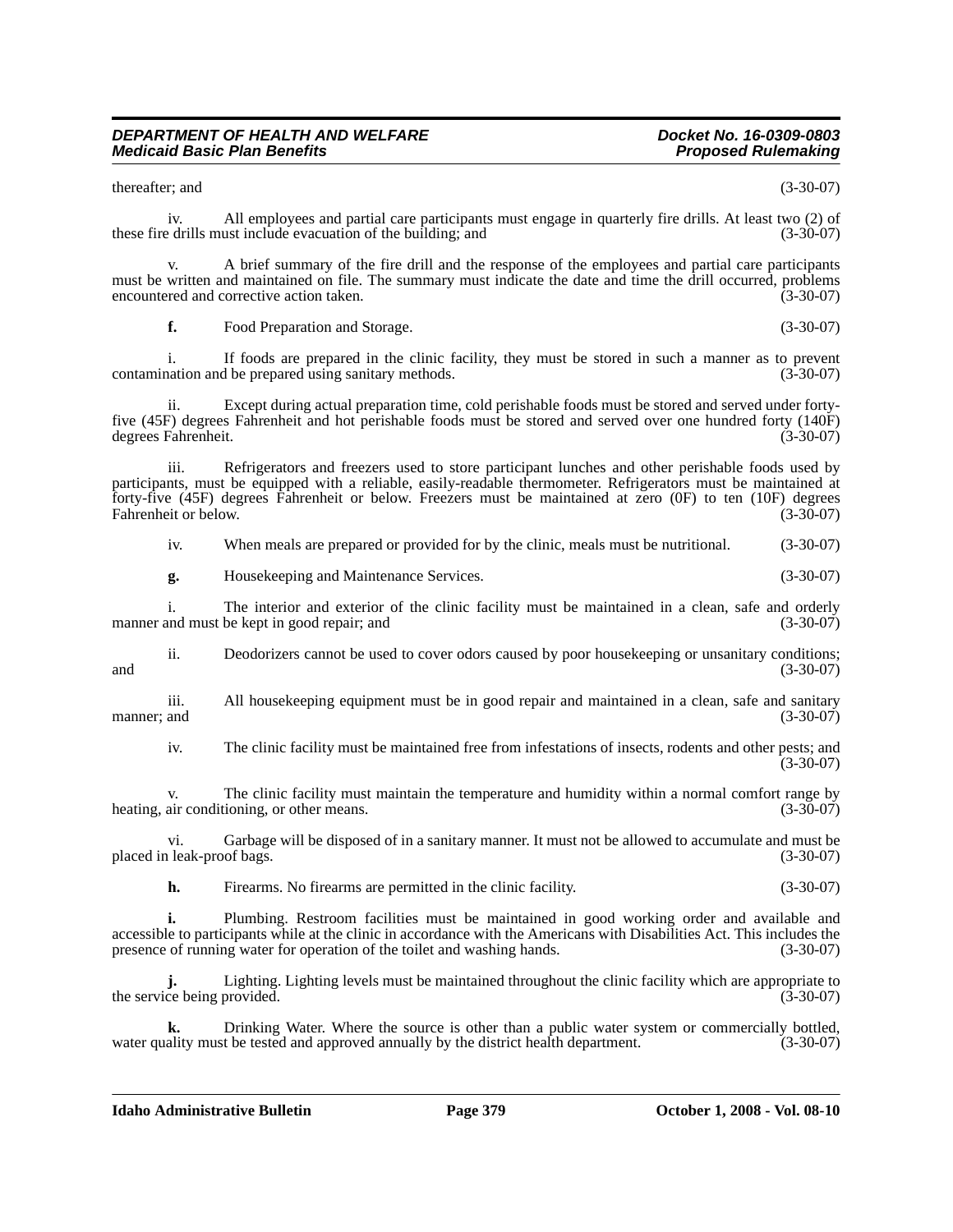# **715. MENTAL HEALTH CLINIC SERVICES - AGENCY STAFF QUALIFICATIONS.**

**01.** Staff Qualifications. The mental health clinic must assure that each agency staff person delivering *clinical* treatment services to eligible *medical assistance* Medicaid participants has, at a minimum, one (1) or more of the following qualifications: the following qualifications: *(3-30-07)*( )

| a.        | Licensed Psychiatrist;                                                                  | $(3-30-07)$ |
|-----------|-----------------------------------------------------------------------------------------|-------------|
| b.        | Licensed Physician or Licensed Practitioner of the healing arts;                        | $(3-30-07)$ |
| c.        | Licensed Psychologist;                                                                  | $(3-30-07)$ |
| d.        | Psychologist Extender, registered with the Bureau of Occupational Licenses;             | $(3-30-07)$ |
| e.        | Licensed Masters Social Worker;                                                         | $(3-30-07)$ |
| f.        | Licensed Clinical Social Worker;                                                        | $(3-30-07)$ |
| g.        | Licensed Social Worker;                                                                 | $(3-30-07)$ |
| h.        | Licensed Clinical Professional Counselor;                                               | $(3-30-07)$ |
| i.        | Licensed Professional Counselor;                                                        | $(3-30-07)$ |
| j.        | Licensed Marriage and Family Therapist;                                                 | $(3-30-07)$ |
| <u>k.</u> | <b>Licensed Associate Marriage and Family Therapist:</b>                                |             |
| kļ.       | Certified Psychiatric Nurse, R.N., as described in Subsection 707.03 of these rules; or |             |
| lm.       | Licensed Professional Nurse, $R.N. \div \overline{or}$                                  |             |

# *m. Registered Occupational Therapist, O.T.R. (3-30-07)*

**02. Support Staff**. For the purposes of this rule, support staff is any person who does not meet the qualifications of professionals as listed in Subsection 715.01 of this rule. The agency may elect to employ support staff to provide support services to participants. Such support services may include providing transportation, cooking and serving meals, cleaning and maintaining the physical plant, or providing general, non-professional supervision.<br>Support staff must not deliver or assist in the delivery of services that are reimbursable by Medicaid. (3 Support staff must not deliver or assist in the delivery of services that are reimbursable by Medicaid.

**03. Qualified** *Therapist* **Interdisciplinary Treatment Planning Staff**. The *social history and* individualized treatment plan development is reimbursable if conducted by a *primary therapist* qualified staff person who, at a minimum, has one (1) or more of the following qualifications:  $\overline{(3-30-07)}$ 

| а.  | Licensed Psychologist:                                                                                              | $(3-30-07)$ |  |
|-----|---------------------------------------------------------------------------------------------------------------------|-------------|--|
| b.  | Psychologist Extender, registered with the Bureau of Occupational Licenses;                                         | $(3-30-07)$ |  |
| c.  | Licensed Masters Social Worker or Licensed Clinical Social Worker, or Licensed Social Worker;<br><u>(3-30-07)</u> ( |             |  |
| d.  | Licensed Clinical Social Worker;                                                                                    |             |  |
| de. | Certified Psychiatric Nurse, R.N.;                                                                                  | $(3-30-07)$ |  |
| ef. | Licensed Clinical Professional Counselor or Licensed Professional Counselor;                                        |             |  |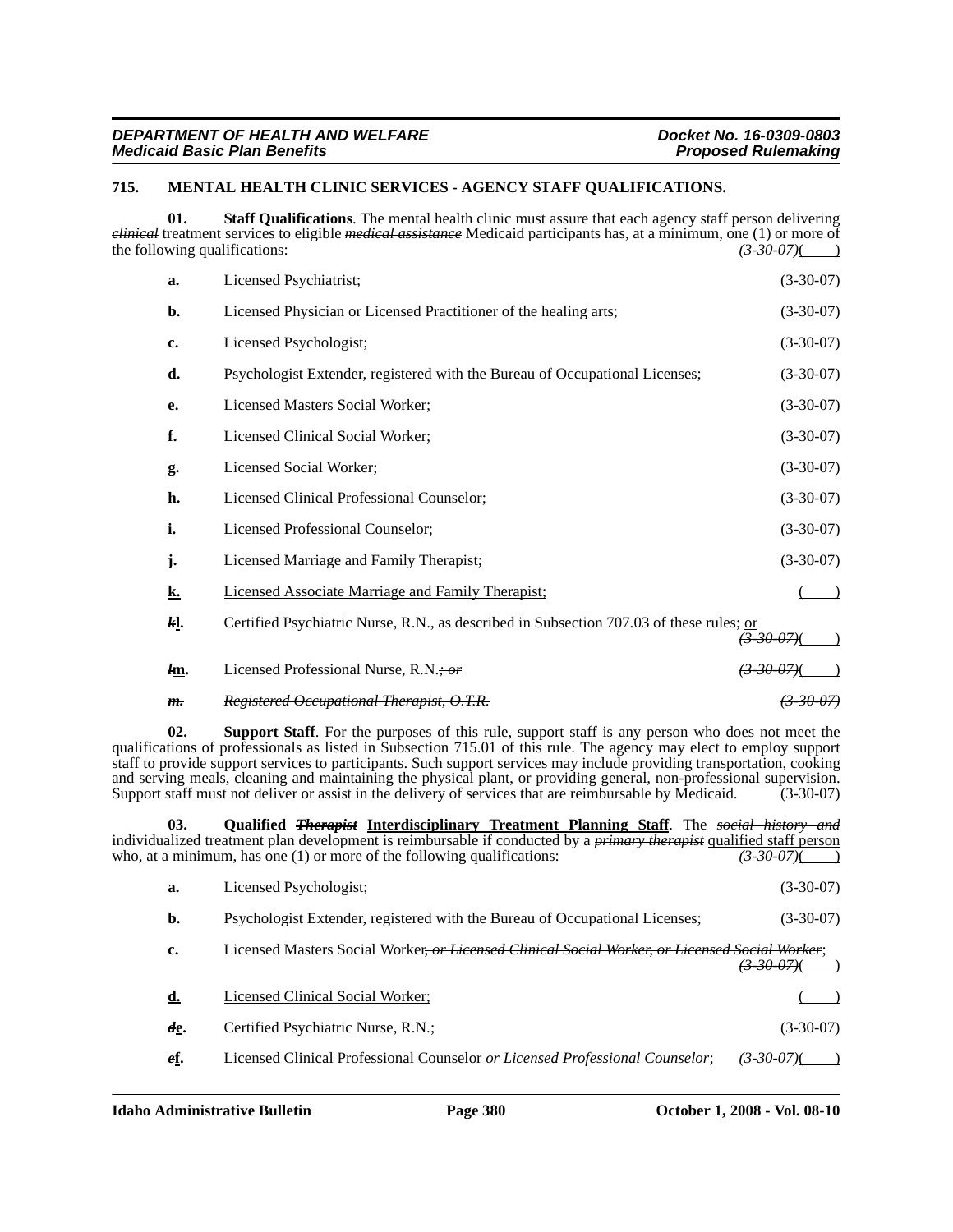| <b>g.</b>      | Licensed Professional Counselor;                     |                        |
|----------------|------------------------------------------------------|------------------------|
| $f$ <b>h</b> . | Licensed Physician or Licensed Psychiatrist.         | <del>(3-30-07)</del> ( |
|                | Licensed Psychiatrist:                               |                        |
| gj.            | Licensed Marriage and Family Therapist; or           | <del>(3 30 07)</del> ( |
| k.             | Licensed Associate Marriage and Family Therapist; or |                        |
| kl.            | Licensed Professional Nurse, (R.N).                  | <del>3-30-07)</del> (  |

**04. Non-Qualified Staff**. Any delivery of evaluation, diagnostic service, or treatment designed by any person other than an agency staff person designated as qualified under Sections 710 or 715 of these rules, is not eligible for reimbursement under the *Medical Assistance Program* Medicaid.  $\left(3-30-07\right)$  (3) eligible for reimbursement under the *Medical Assistance Program* Medicaid.

**05. Staff Qualifications for Psychotherapy Services**. Licensed, qualified professionals providing psychotherapy services as set forth in Subsections 710.0<del>54.a.</del> through 710.54.e. of these rules must have, at a minimum, one (1) or more of the following degrees: minimum, one (1) or more of the following degrees:  $\left(3,30,07\right)$  (3.30-07)

| a.             | Licensed Psychiatrist:                                                              | $(3-30-07)$ |
|----------------|-------------------------------------------------------------------------------------|-------------|
| $\mathbf{b}$ . | Licensed Physician;                                                                 | $(3-30-07)$ |
| c.             | Licensed Psychologist;                                                              | $(3-30-07)$ |
| d.             | Licensed Clinical Social Worker;                                                    | $(3-30-07)$ |
| e.             | Licensed Clinical Professional Counselor;                                           | $(3-30-07)$ |
| f.             | Licensed Marriage and Family Therapist;                                             | $(3-30-07)$ |
| g.             | Certified Psychiatric Nurse (RN), as described in Subsection 707.03 of these rules; | $(3-30-07)$ |

**h.** Licensed Professional Counselor whose provision of psychotherapy is supervised by persons  $\left( \frac{3-3\theta-97}{\theta} \right)$  (and the Subsections 715.405.a. through 715.40.g. of this rule: qualified under Subsections 715.*1*05.a. through 715.*1*0.g. of this rule; *(3-30-07)*( )

Licensed Masters Social Worker whose provision of psychotherapy is supervised as described in "Rules of the State Board of Social Work Examiners";  $\theta r$  (3-30-07)( IDAPA 24.14.01, "Rules of the State Board of Social Work Examiners";  $\sigma \vec{r}$ 

**j.** Licensed Associate Marriage and Family Therapist whose provision of psychotherapy is supervised as described in IDAPA 25.15.01, "Rules of the Idaho Licensing Board of Professional Counselors and Marriage and Family Therapists"; or ( )

*j***k.** A Psychologist Extender, registered with the Bureau of Occupational Licenses. (3-30-07)

# **716. MENTAL HEALTH CLINIC SERVICES - RECORD REQUIREMENTS FOR PROVIDERS.**

**01.** *Social Histories* **Intake Assessments**. *Social histories* Intake assessments must be contained in all participant medical records. *(3-30-07)*(*3-30-07)*(*3-30-07)*(*b*)

**02. Informed Consent**. The agency must ensure that participants who receive services through the agency have obtained informed consent from the participant or his legal guardian indicating agreement with all of the elements on the individualized treatment plan including choice of the provider agency, designated services, times, dates, frequencies, objectives, goals, and exit criteria. For minors, informed consent must be obtained from the minor's parent or legal guardian. (3-30-07)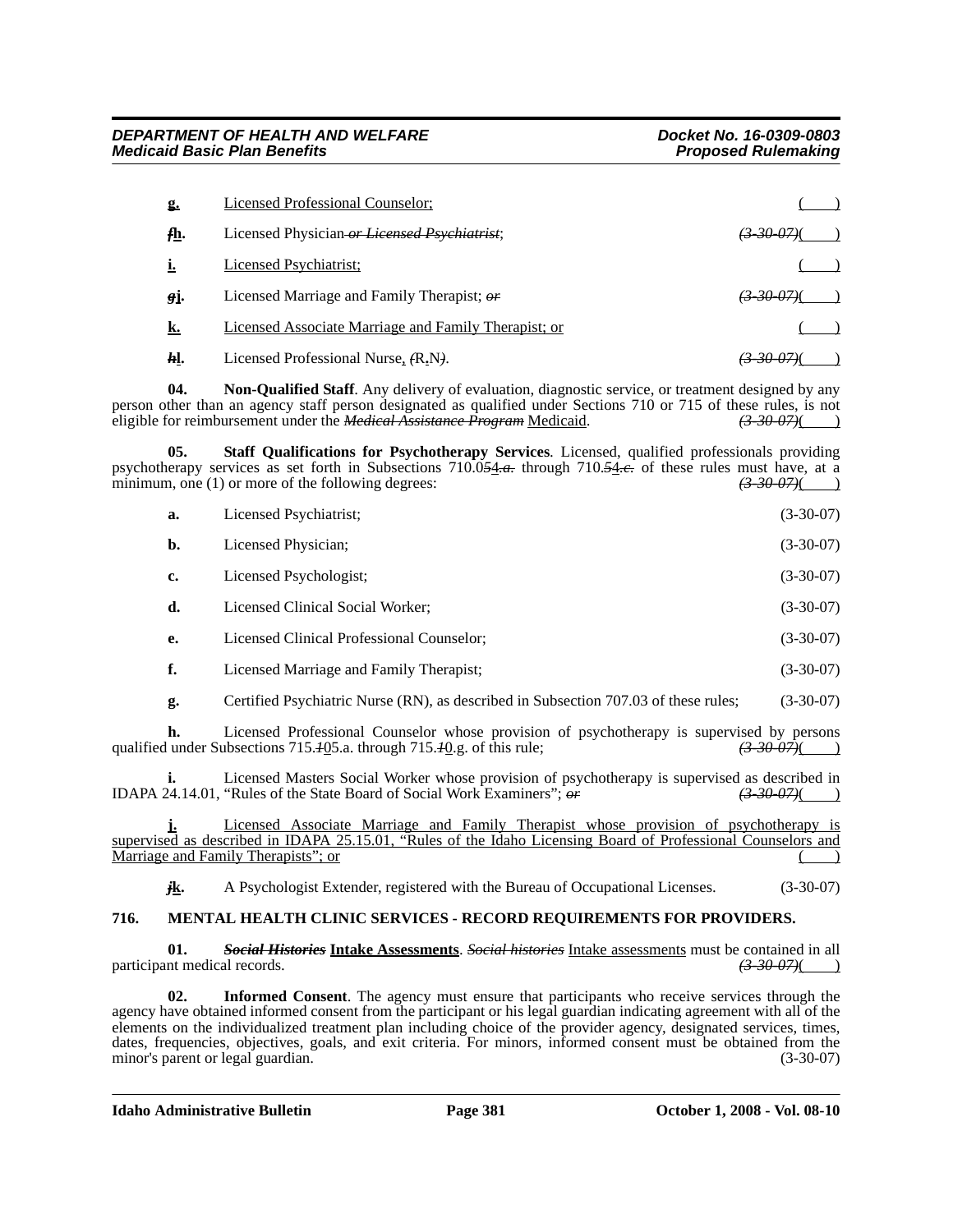**03. Documentation**. All intake histories, psychiatric evaluations, psychological testing, or specialty evaluations must be in written form, dated, and fully signed to certify when completed and by whom, and retained in the participant's file for documentation purposes. (3-30-07)

**04. Data**. All data gathered must be directed towards formulation of a written diagnosis, problem list, and individualized treatment plan which specifies the type, frequency, and anticipated duration of treatment.

(3-30-07)

#### **05. Mental Health Clinic Record-Keeping Requirements**. (3-30-07)

**a.** Maintenance. Each mental health clinic will be required to maintain records on all services to *medical assistance* Medicaid participants.  $\left(3-30-07\right)$  (3.430) provided to *medical assistance* Medicaid participants.

**b.** Record Contents. The records must contain the current individualized treatment plan ordered by a n and must meet the requirements as set forth in Section 709 of this rule. (3-30-07) physician and must meet the requirements as set forth in Section 709 of this rule.

| c.             | Requirements. The records must:                                          | $(3-30-07)$ |
|----------------|--------------------------------------------------------------------------|-------------|
| $\mathbf{1}$ . | Specify the exact type of treatment provided; and                        | $(3-30-07)$ |
| ii.            | Who the treatment was provided by; and                                   | $(3-30-07)$ |
| iii.           | Specify the duration of the treatment and the time of day delivered; and | $(3-30-07)$ |

iv. Contain detailed records which outline exactly what occurred during the therapy session or participant contact documented by the person who delivered the service; and (3-30-07)

v. Contain the legible, dated signature, with degree credentials listed, of the staff member performing the service.  $(3-30-07)$ 

#### *(BREAK IN CONTINUITY OF SECTIONS)*

#### **733. THERAPY SERVICES - PROCEDURAL REQUIREMENTS.**

The Department will pay for therapy services rendered by or under the supervision of a licensed therapist if such services are ordered by the attending physician, nurse practitioner, or physician assistant as part of a plan of care. (4-2-08)

**01. Physician Orders**. (4-2-08)

**a.** All therapy must be ordered by a physician, nurse practitioner, or physician assistant. Such orders must include at a minimum, the service to be provided, the frequency, and, where applicable, the duration of each therapeutic session. (4-2-08) therapeutic session.

**b.** In the event that services are required for extended periods, these services must be reordered as necessary, but at least every *thirty* ninety (390) days for all participants with the following exceptions:

*(4-2-08)*( )

i. Therapy provided by home health agencies must be included in the home health plan of care and be reordered at least every sixty  $(60)$  days.

ii. Therapy for individuals with chronic medical conditions, as documented by physician, nurse practitioner, or physician assistant, must be reordered at least every six (6) months. (4-2-08)